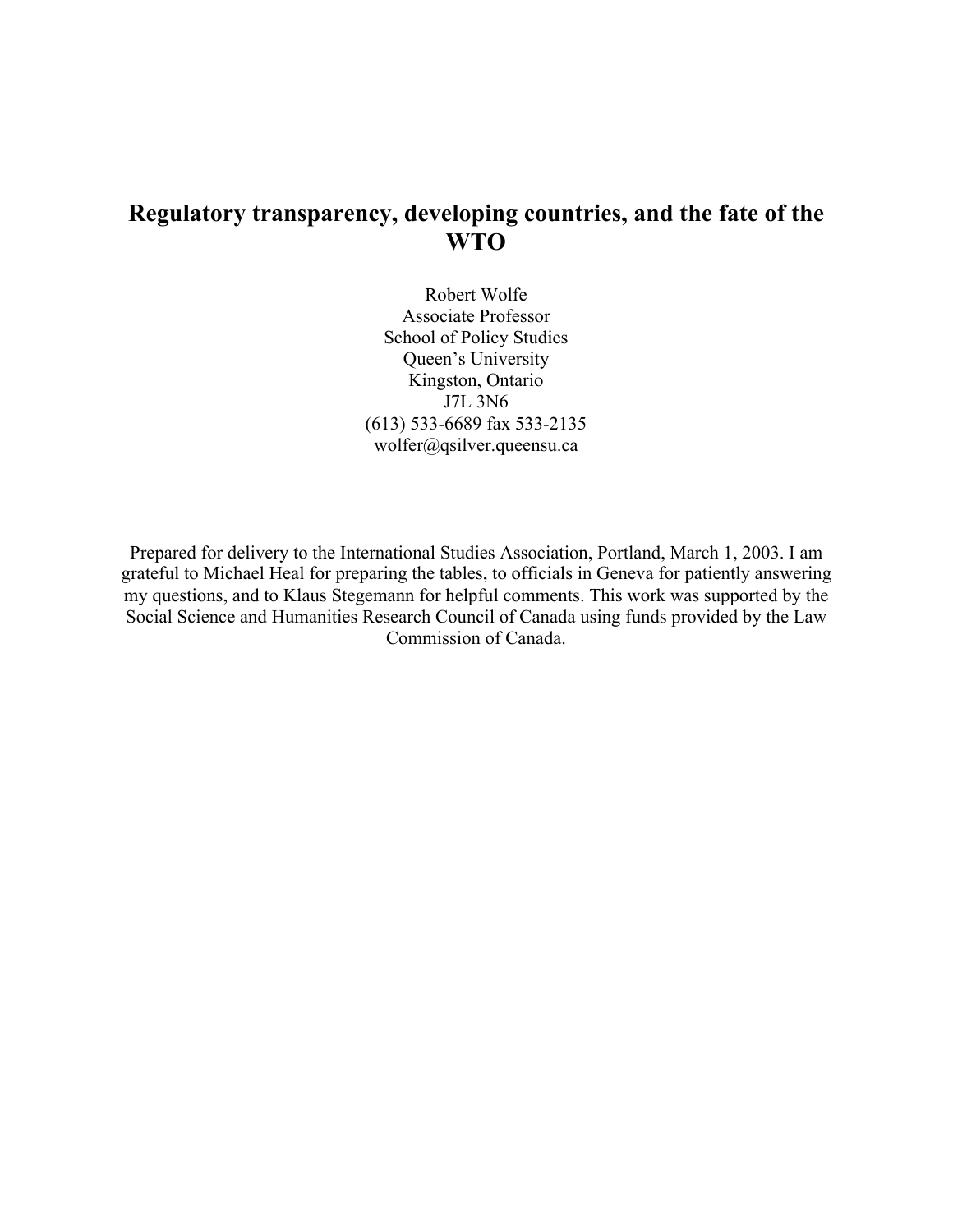The fate of the World Trade Organization (WTO) hinges on its ability to reconcile two contrasting political imperatives. The WTO must adapt to rapid globalization with the demands that places on the most sophisticated sectors of the advanced economies, and it must integrate developing countries into the trading system. We can see this tension in discussions of one of the central norms of the regime, transparency. Many conceptions of the rule of law as administrative law (often called "good governance") stress the importance of regulatory autonomy and transparency. This norm is based on the principled belief that democratic governance and efficient markets are enhanced when participants know what is going on, and when administrative agencies have a degree of autonomy. These ideas are now central to the politics of the WTO in three ways. The first is external transparency, meaning how well citizens in general and civil society organizations can see into the work of the organization, and the second is internal transparency, meaning the ability of smaller and developing country members to participate in the organization. In these two modes, debates are about actor identity and capacity: who is an effective and legitimate participant? Efforts to address one of these two forms of transparency sometimes undermine the other, but my concern in this paper is the third mode, regulatory transparency, meaning the incorporation of transparency and autonomy as important aspects of national administrative law. In this mode, transparency is now seen not just as an aspect of good governance, but as a regulatory tool in itself (Blanton, 2002). This new form of regulation seems obvious to the developed countries, but may be non-obvious and difficult for developing countries still struggling to develop command-and-control regulatory agencies. If countries find it hard in principle to be transparent for their own citizens, formalization as an international obligation may provide a new motivation without providing the means. The GATT of 1947 was a compromise between the need to end the managed trade of the 1930s with the equal imperative to preserve the social innovation of the New Deal (Ruggie, 1983). The GATT was self-balancing; the aim was to find a way to change policy at the border, not at home. Global structural change now requires that the rules, domestic and international, adapt, and the requisite policy changes now go far behind the border, but accommodating regulatory diversity is still important. The fate of the WTO will depend, in short, on finding a mode of transparency accessible to all its Members.

The usual approach to the problems of developing countries in the trading system is to discuss whether or how to offer Special and Differential treatment, where the concern is about how developing countries adapt to the trading system either through exemption from their obligations or through technical assistance in meeting them. (Pangestu, 2000 is an excellent treatment of the topic.) My interest, however, is trying to understand the governance implications of WTO agreements—to what extent do advanced countries try to externalize models that may imply governance relationships that do not exist or cannot be created in developing countries? Do understandings of administrative law make sense when transposed to a new context? How should analysts understand the difference between elites that do not want to meet WTO obligations, and societies that cannot adapt alien models quickly?

The governance relations implied by WTO rules are not the only source of foreign constraint on developing countries. 'Conditionality', for example, has long been a feature of lending by the international financial institutions (IFIs). Recently, the policy conditions attached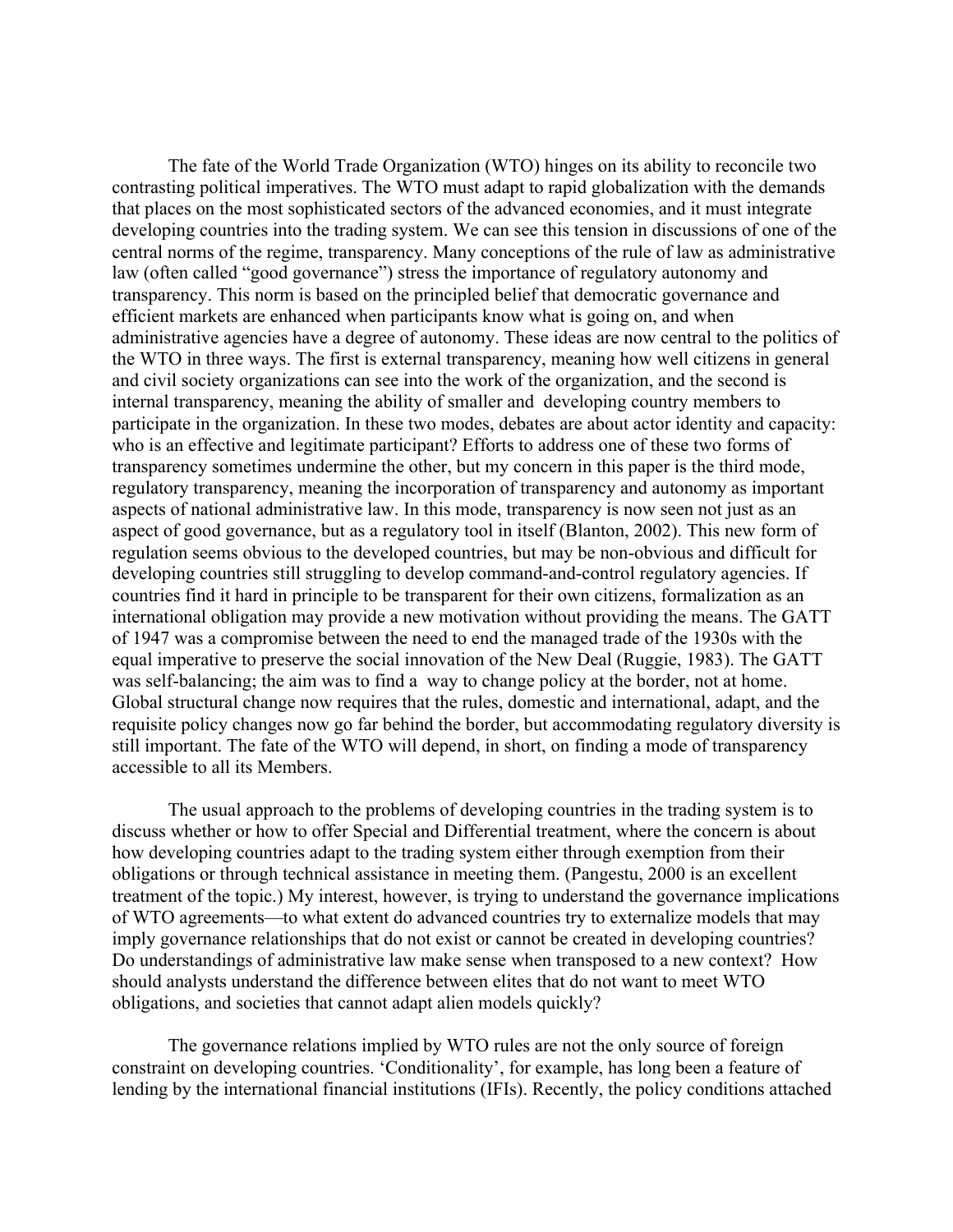to loans have related to changes in governance thought likely to improve the growth prospects of the borrowers. The claim that IMF conditionality imposes policy models on developing countries that may be inappropriate is familiar (James, 1998; Pauly, 1999); less familiar is the argument that WTO agreements might have similar effects. I do not mean the generalized complaints that the WTO is biased against the poor (Oxfam, 2002); I do mean that few people have looked hard at the governance implications of WTO rules drafted on the basis of models familiar in developed countries that may be conceptually inappropriate. Finger and Schuler (2000) have shown that adopting new WTO rules, whether or not they are conceptually appropriate, can be fiscally irresponsible for a developing country. Stegemann (2000, p. 1246) found, for one example, that "The [TRIPS] Agreement requires only minor changes in the intellectual property regimes of the United States and other Western developed countries, whereas the developing countries, newly industrialised countries and transitional countries had to make radical and costly concessions." The question for this paper, therefore, is whether the transparency rules of the WTO contribute to the reconciliation of the imperatives of adaptation and integration.

My initial assumption is that the regulatory requirements of the WTO will mirror practice in OECD countries, thereby being easy for those countries to implement, but that adoption will be hard for advanced developing countries, and very difficult for LDCs. This paper examines these propositions through a structured comparison of how Canada, Brazil, South Africa, Thailand and Uganda implement WTO transparency requirements in the domains of telecommunications and food safety. I begin with a discussion of transparency in the WTO.

#### **Transparency in the WTO**

Transparency is an essential requirement of western administrative law regimes, and, like non-discrimination, it is one of the fundamental norms of the trading system. In a contractualist approach to international regimes, one reason they are said to exist is to supply the demand for high quality information about the parties to an international bargain. Regimes are said to collect information either to evaluate their own performance or to evaluate the performance of individual parties (Mitchell, 1998, p. 113). Transparency of this sort features in regimes for everything from arms control to climate change. As used in the WTO, transparency shares some features with this widespread usage, but it has an additional dimension.

The transparency requirements found throughout the WTO agreements are aimed at both providing clarity for other WTO Members and predictability for economic actors, or at providing both transparency within a country and transparency between Members. WTO agreements typically mandate at least four levels of transparency: a) publication of laws and regulations; b) notification of new measures to trading partners; c) enquiry points for trading partners; and d) independent administration and adjudication. The agreements typically require publication of all legal requirements affecting trade in sufficient time for anyone affected by the rules to know about them before they come into force, both to allow time to comment and time to prepare to take advantage of the new opportunities created. Transparency also facilitates monitoring of adherence to WTO obligations (WTO, 1999). The WTO secretariat thinks that transparency can be especially important with respect to domestic regulations aimed at legitimate public policy objectives that might have an affect on international competition, such as public health or protection of the environment. The task of balancing the need to defer to domestic policy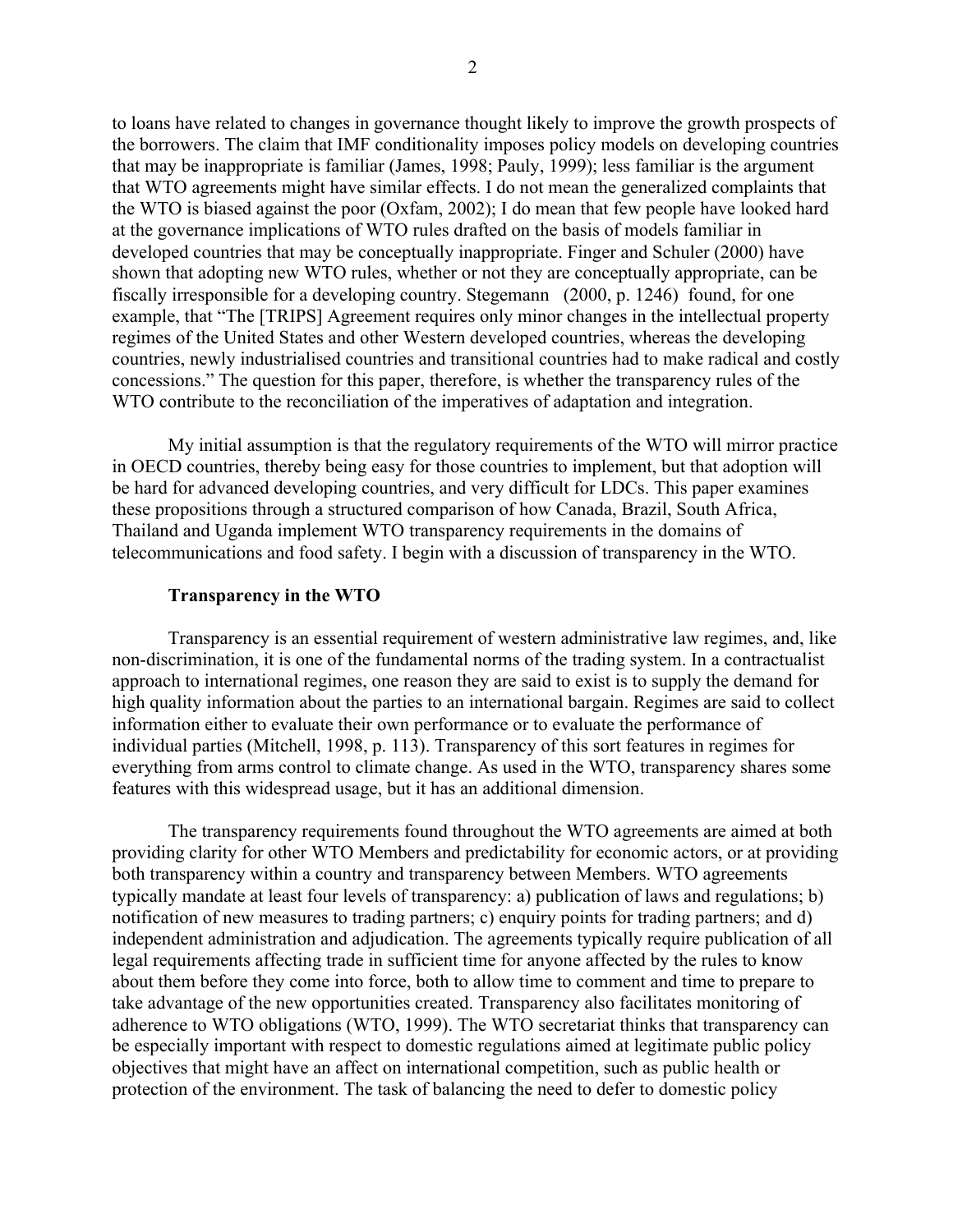3

objectives while ensuring that such policies are not a disguised restriction on trade may be facilitated by the transparency that allows other Members know what is happening, with a right to comment before an administrative agency that itself has a high degree of autonomy from the executive (WTO, 1999).

Although the various agreements contain dozens of notification requirements, many codified in the Uruguay Round 'Decision on Notification Procedures', the most explicit general provisions are in Article X of the GATT 1994 on 'Publication and Administration of Trade Regulations,' which requires that 'Laws, regulations, judicial decisions and administrative rulings of general application […] shall be published promptly…' and that they be administered 'in a uniform, impartial and reasonable manner' notably by independent administrative tribunals or procedures (WTO, 2002a). Similar requirements for independent as well as transparent regulators are found in the newer agreements on services and intellectual property. (For a detailed discussion of transparency requirements in WTO agreements, see WTO, 2002g; see also Thompson and Iida, 2001, notably the summary of GATS provisions in Box 2.) Some scholars (Ostry, 1998: 16) attribute Article X of GATT to the US *Administrative Procedures Act* of 1946, whose language it appears to replicate, but the GATT provisions, based on earlier international agreements, are traditional. Transparency and independent judicial review had been part of English administrative law since the seventeenth century. By the middle of the nineteenth century, English administrative law had all the features familiar to us today, including independent agencies, regulation-making, and sunset clauses (Arthurs, 1979; Arthurs, 1985).

# *Transparency and trade facilitation*

If the administrative law ideas in the WTO are traditional, their scope is not. When Article X was drafted, it applied largely to the administration of customs rules at the border. Now these requirements for a certain form of due process most familiar in the advanced economies in the Atlantic area have been extended deep into domestic policy. The issues are relevant to many aspects of the Doha Ministerial Declaration, notably Paragraph 27 on "trade facilitation" where Ministers "Recognizing the case for further expediting the movement, release and clearance of goods, including goods in transit," agreed that a decision on negotiations will be made after the Cancun ministerial in September 2003.<sup>1</sup> Similar wording describes the other "Singapore" issues—investment, competition policy, and transparency in government procurement—all of which have a transparency dimension. In the interim, the Council for Trade in Goods was directed inter alia to review Article X of the GATT 1994, a task that it began on the basis of proposals by several delegations<sup>2</sup> covering "various means to improve transparency such as the installation of enquiry points, the introduction of an advanced ruling system, the more systematic consultation between customs administrations and traders and the establishment of effective appeal procedures." (WTO, 2002d; For an overview of all proposals by delegations in the discussion on trade facilitation, see WTO, 2002e). The proposals came from Canada, the United

 $\frac{1}{1}$  $\frac{1}{1}$  (On the general complexities of trade facilitation, the plumbing of the system, see Staples, 2002).

<sup>&</sup>lt;sup>2</sup> Notably Canada (G/C/W/379), the European Communities (G/C/W/363), Japan (G/C/W/376), and Korea (G/C/W/377). The United States (G/C/W/384) contributed an overview of mechanisms used by its authorities in ensuring transparency.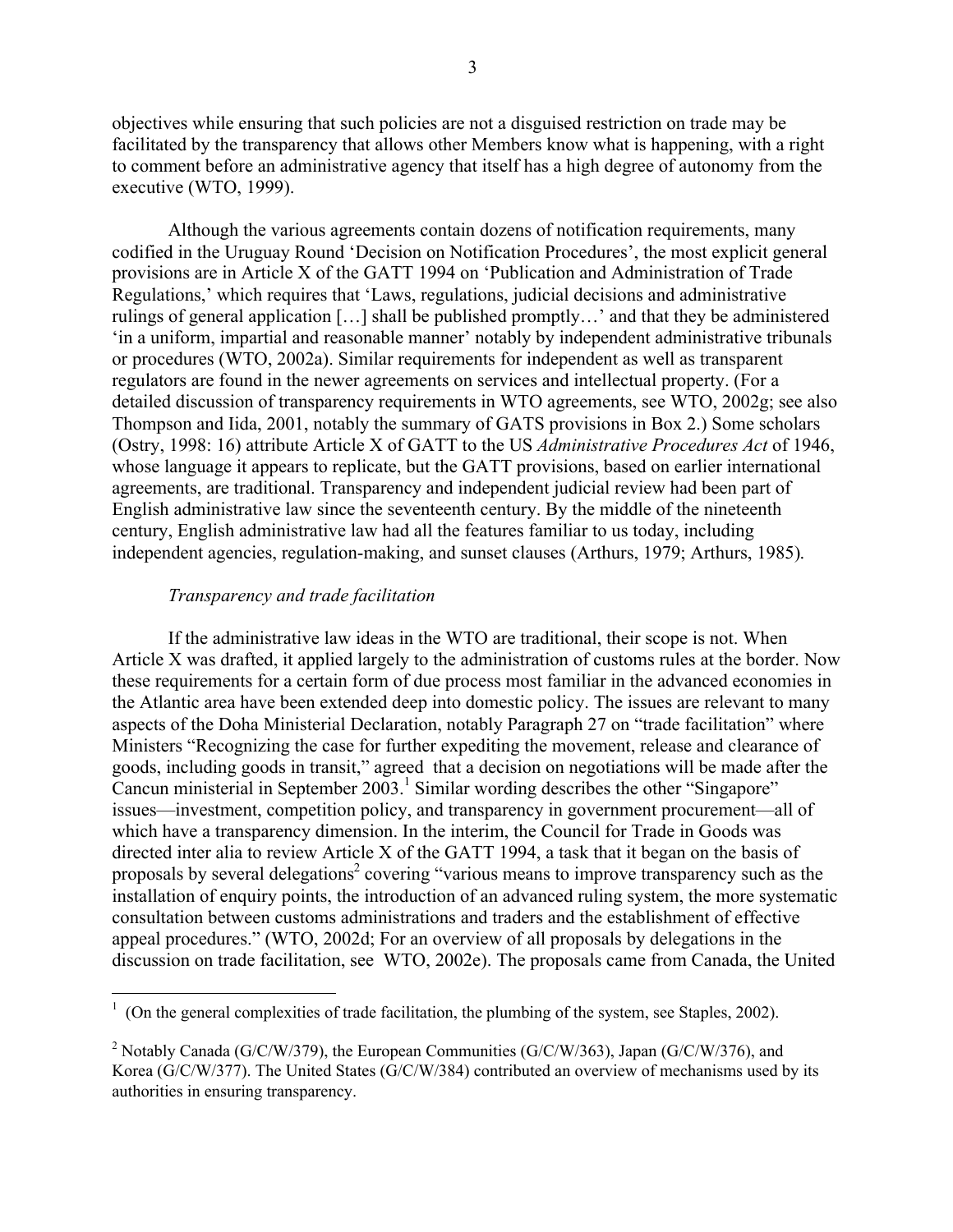States, the EU, and Japan (the Quad), plus Korea. Members often describe their own transparency practices, and suggest that new information technologies allow for easy publication of regulatory information. The European proposal for the amendment of Article X seems to be aimed at further embedding general administrative law principles in trade practice. The Canadian proposal in effect suggests that its experience with regulatory reform (OECD, 2002) can be generalized. The ministerial declaration mentions the need for technical assistance, and Quad countries express willingness to provide help in everything from creating web sites to developing a legalized appeals system for administrative decisions. Many Members seem less enthusiastic about this aspect of the trade facilitation agenda. Codification of ideas current in North America or Europe will not by itself change administrative law practice in countries where these ideas have yet to take root, and technical assistance may therefore be beside the point.

Whether or not the Singapore issues move towards full negotiations after Cancun, the transparency dimension of these and other domestic regulatory issues, notably in the GATS, will only grow in importance for WTO Members. We can learn more about their relevance for the fate of the WTO by looking how existing provisions work in other domains.

#### **Transparency in food safety and telecoms**

In order to test my assumptions, I decided to compare the experience of developed and developing countries, and to conduct the comparison in two sectors. I thought that in the domain of administrative law Canada would be a reasonable surrogate for the other advanced economies in the Atlantic area. I know that Canadian officials played a major role in developing the concepts used in the two agreements I chose. It is a reasonable assumption, therefore, that the governance rules implied are ones that reflect Canadian administrative practice. For purposes of comparison, I wanted to choose countries in each of Asia, Africa and Latin America, and I wanted countries that were serious about their participation in the trading system. My first choices, therefore, were Thailand, South Africa, and Brazil, all countries with a sophisticated public administration who are active in the WTO. They are all middle-income countries, however; as a further point of comparison, therefore, I chose an African LDC, Uganda, a country with reasonably good governance in African terms.

When thinking of sectors for closer examination I looked at domains where technological and commercial change alters the legal and institutional setting. In the sectors chosen, new rules must be seen in the dual context of efforts by the trading system to accommodate domestic regulation, and efforts by society to accommodate the trading system. I decided to pick one advanced sector illustrating the new issue of trade in services, and a sector illustrating trade in goods. I chose telecoms in the General Agreement on Trade in Services (GATS) and food safety standards under the Agreement on Sanitary and Phytosanitary Standards (SPS). The telecoms agreement affects economic regulation, "a specialized bureaucratic process that combines aspects of both courts and legislatures to control prices, output and/or the entry and exit of firms in an industry." (Salamon, 2002b, p. 118). The SPS agreement affects social regulation, which is "aimed at restricting behaviors that directly threaten public health, safety, welfare, or wellbeing." (Salamon, 2002b, p. 157). the distinction is artificial, but it does relate to how we see the world differently as a producer, a consumer, and a citizen. The agreements are similar in that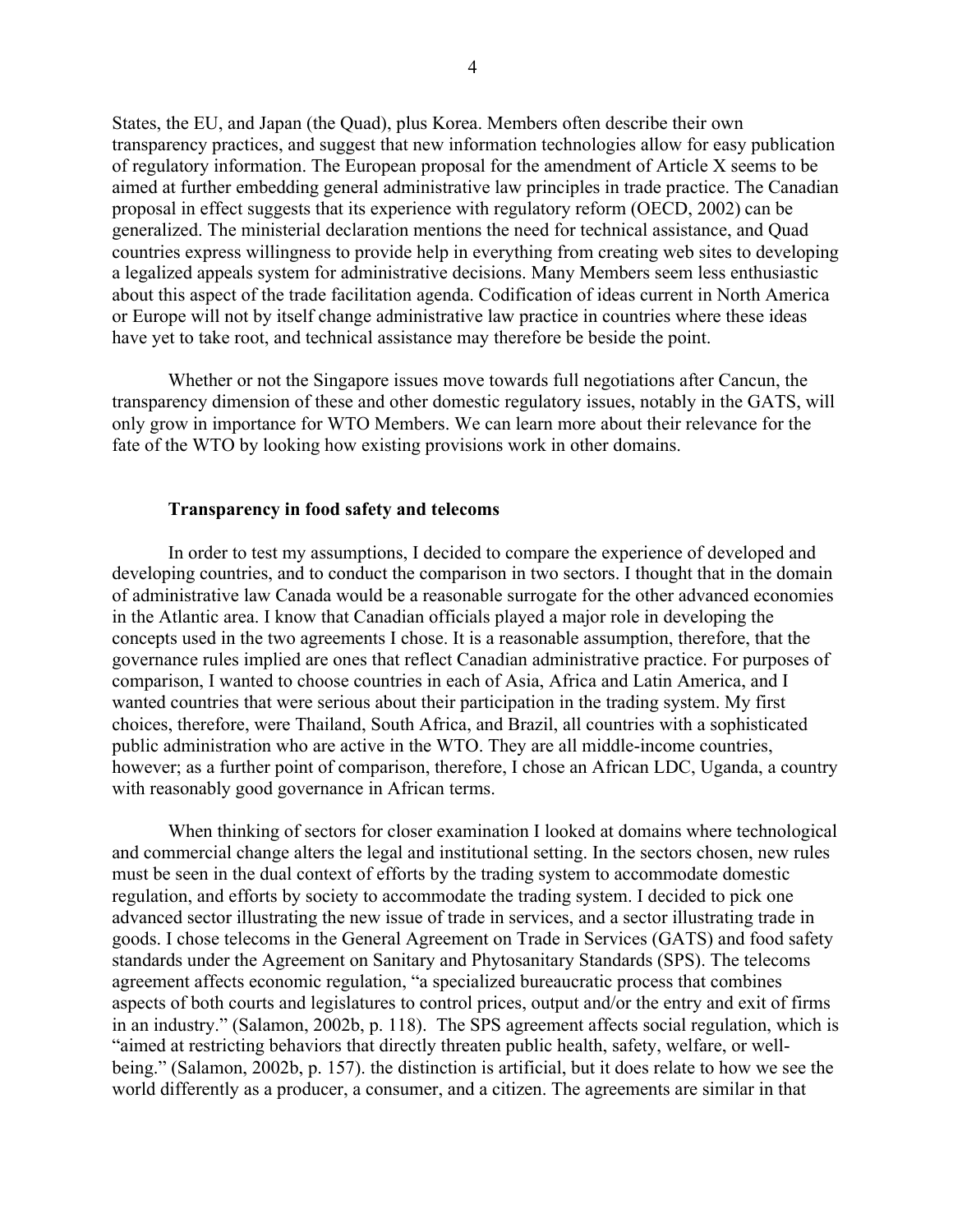both explicitly cover what are called "process and production methods." In the traditional GATT context, measures taken at the border concerned only the characteristics of the product itself, but these agreements legitimately encompass those aspects of the domestic regulatory framework that affect how the product or the service was produced. Both agreements, therefore, illustrate contemporary thinking about governance relationships, allowing me to consider whether new trade agreements that conform to governance concerns of developed countries impose governance demands that developing countries cannot meet. The results of the investigation are appended in table form. Before reviewing the results, I first provide more background on the two sectors.

# *Governing food*

Food safety is a dramatic example of the regulatory difficulties states face in reconciling science, health, culture, and trade in the era of globalization (Phillips and Wolfe, 2001). Technological change creates new products faster than our collective ability to assess their implications; new forms of transportation and expanding markets allow these products, and new pathogens, to move rapidly around the world because of the ever increasing exchanges of goods and services in the global economy. Some regulatory decisions are effectively taken within gigantic multinational firms, or within diverse international organizations, while other decisions are effectively preempted by civil society organizations, some of which are big multinationals in their own right. The food safety systems of the advanced economies became more complex in the last few years; Canada is an exemplar.

The sophisticated Canadian food safety system involves all levels of government, along with business, industry associations, academics, and civil society organizations. The Canadian Food Inspection Agency (CFIA) has integrated responsibility for plant and animal health as well as consumer safety. Rather than using older models of command and control regulation based on government inspectors, it is increasingly moving to a newer model of a farm to fork food safety system in which everyone from farmers to retail clerks has a role to play. Inspectors audit the systems in place, rather than specific products (Prince, 2000). The system is deeply embedded in an evolving Canadian administrative law system that depends on guiding the actions of a highly educated and well-informed population; the system also depends on cooperation with other countries. One of the central coordinating sites in the food safety domain is the WTO Committee on Sanitary and Phytosanitary Measures (SPS) which monitors the WTO SPS Agreement (WTO, 1998; Henson and Loader, 1999; Swinbank, 1999).

The premise of SPS is that a "science-based" system is neutral. The assumption of my analysis is that it is anything but. As Atik argues, "Science is a product of what questions are asked of it: a system that requires scientific bases for self-interested positions is likely to find them (Atik, 1997, p. 758)." Countries that are major suppliers of scientific expertise can be expected to have disproportionate influence on the regulation of food safety in other countries. In this study, I ask if SPS as an institution embeds western ideas about governing food, and since the answer is yes, what problems that poses for developing countries. SPS requires sophisticated public administration, advanced administrative law, and an educated public able to implement the myriad details of a farm to fork food safety system, as is arguably the case in Canada. The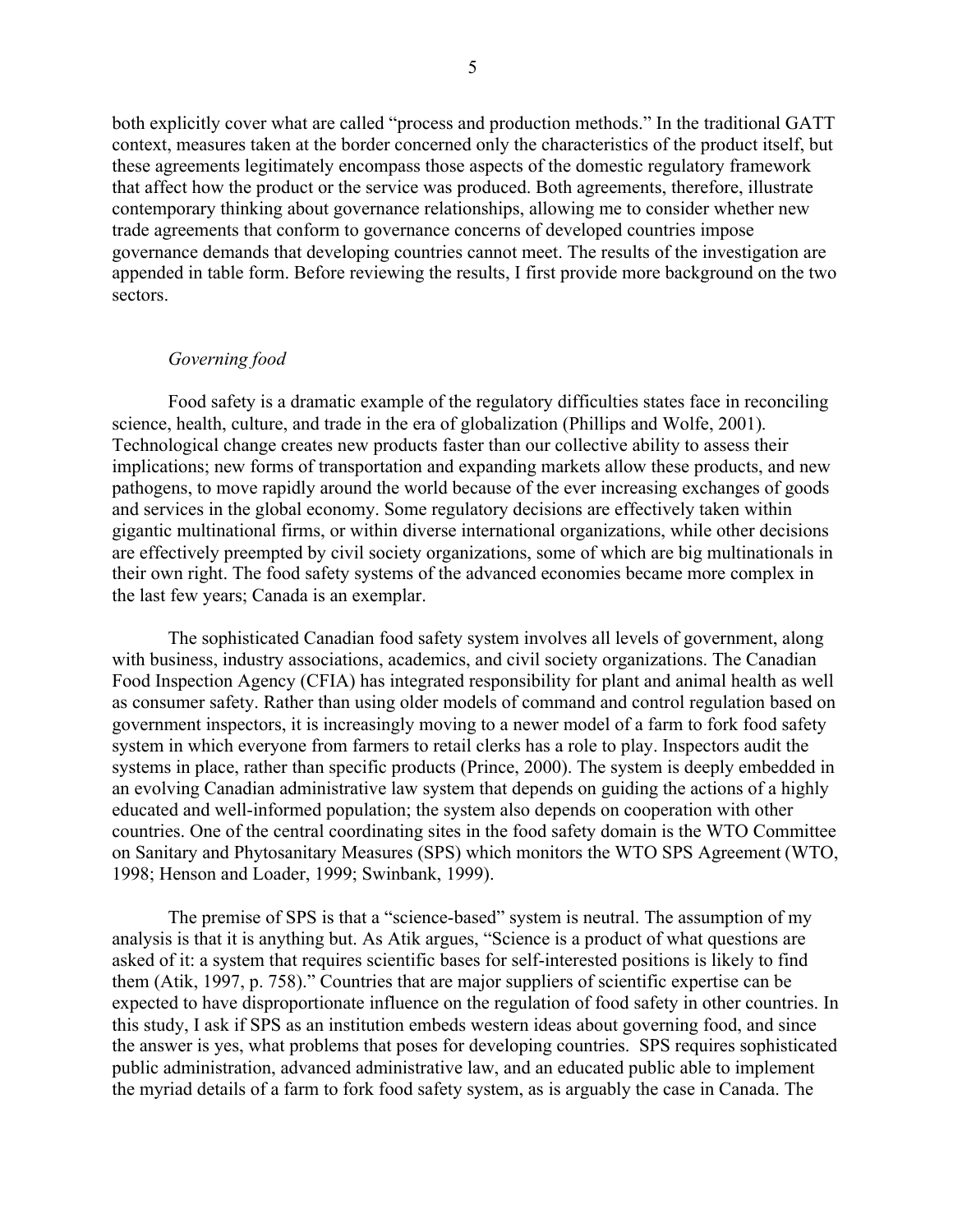problems of developing countries in the SPS are well known (Henson, Preibisch and Masakure, 2001; Henson and Loader, 1999; Jensen, 2002). (For a review of all SPS documents on SPS and developing countries, see WTO, 2002f.) Developing countries continue to face difficulties with respect to their internal regulatory infrastructure, and with active participation in the standardsetting process (WTO, 2001b). It is generally accepted that the benefits of the SPS agreement come both from building effective domestic institutions and from active participation in international institutions, which requires attendance at meetings, engagement in the international standard setting bodies, and use of the challenge procedures under the agreement. Middle and lower income countries in general tend to make fewer notifications, send fewer people to meetings, and those that do go do not necessarily understand all that is said.

Many observers wonder if compliance with SPS measures is a good use of development resources. Developing countries can and should do risk analysis—a one page risk assessment can suffice as well as 200 pages (WTO, 2000b). Good policy analysis requires only that we have a reasoned basis for the decisions we make, not that we hide behind pages of technical detail. Obviously, safe food is good for development, but it is not necessarily the case that Canadian ideas about risk assessment and risk management as transmitted through the WTO are the best means to assure safe food in Uganda. Since the burden of a new standard can fall more on the exporter than the importer, it is important for developing countries to participate in drafting international standards, and then to use the SPS committee to demand justifications from countries that do not use the international standard. Participation in the international standard setting bodies is all the more important because Codex standards, for example, are not neutral, as Victor (2000) shows. Although only governments vote, producers and consumers are able to attend meetings. It has been much easier, however, for producer groups from rich countries to attend meetings than for consumer groups or producers from developing countries. (Developing countries sometimes complain about the amount of time in meetings taken up with listening to northern civil society organizations.) The result of the imbalance is that new international standards sometimes have had a tendency to lock in place existing industry standards and practices from rich countries, which increases the risk that the Codex standard serves a protectionist as well as a food safety purpose. In such cases, even if a national standard is explicitly based on a Codex standard, it may be biased against countries who had been unable to participate in the elaboration of that standard.

The question of compliance with SPS rules arises because of trade: staying aloof from the food safety concerns of the advanced economies is not an option for potential exporters. The question then becomes whether or not food thought to be safe in Uganda will be deemed safe by potential importers, especially in Europe. World Bank studies suggest that food processing is like textiles—it uses local raw materials, and abundant cheap labour, making it an ideal industry in the early stages of industrialization. Yet EU safety measures are concentrated on processed foods not on imports of raw food. The most famous example of the problems with the EU approach is Aflatoxins, a toxin found on improperly stored cereals, dried fruits and nuts. There is a Codex standard on residues, but a proposed EU standard was more stringent. The World Bank estimated that the EU standard would save an additional 1.4 deaths per billion people as compared to the Codex standard, while cutting Africa exports by 64%, or \$670 million. (For the full story, see Otsuki, Wilson and Sewadeh, 2001; Wilson and Otsuki, 2001; WTO, 2000b.) The EU rule was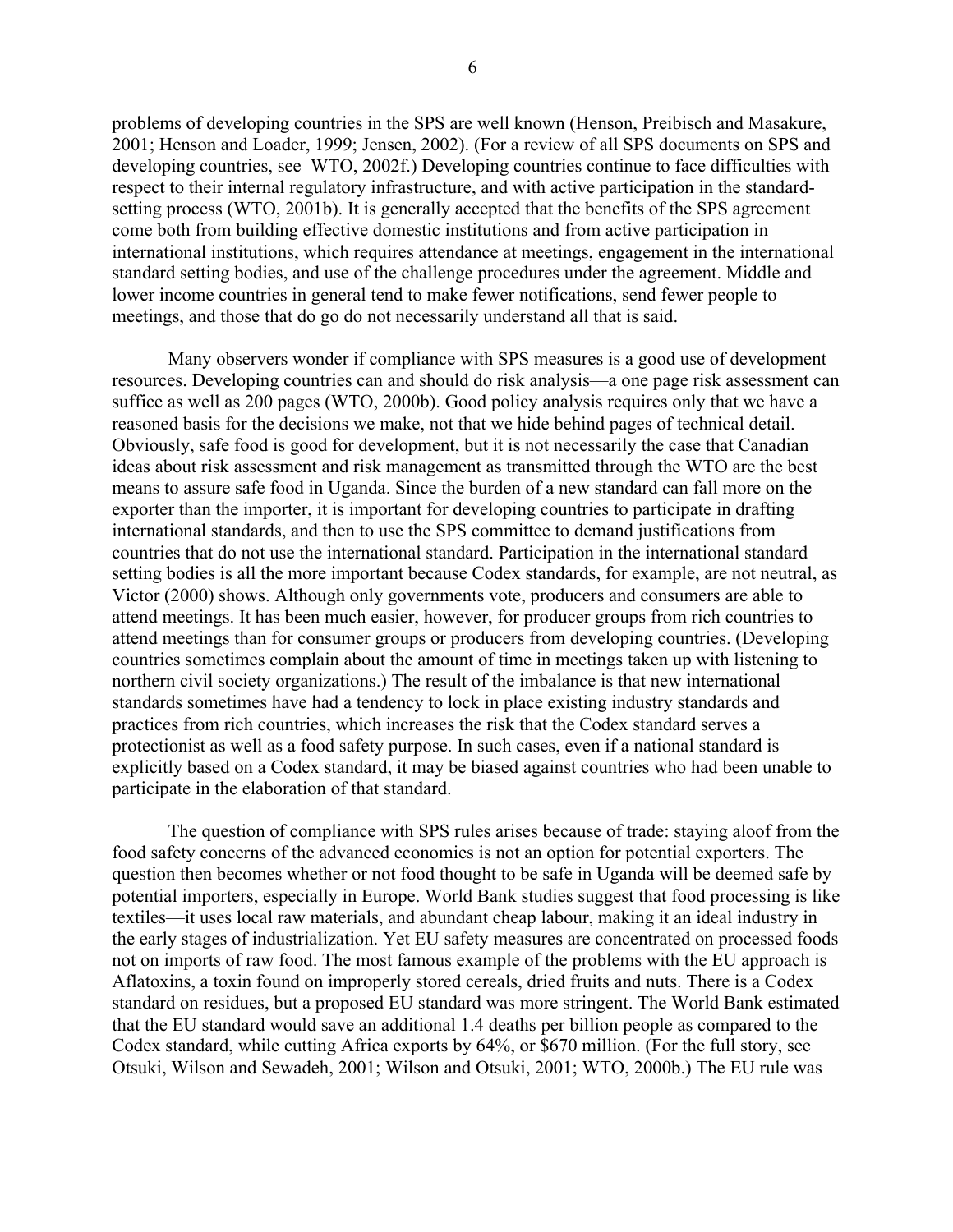modified after protests were raised under the "specific trade concerns procedure" in the SPS committee, itself a form of transparency as "right to comment".

Even when standards are reasonable, the sophistication of modern food safety means that meeting the standard may be beyond developing country resources. As an illustration, Gabon in 2001 presented a request to members of the WTO for CFA francs 210 million to help build a fisheries laboratory projected to cost 380 million CFA francs, and for an expert mission to help identify what equipment such a lab might need (WTO, 2001a). Gabon needed this lab if it was to get on List 1 of countries exporting fish to the EU. This document was briefly discussed in an informal meeting on technical assistance as an example of one Member's experience. What was not discussed was whether the EU List 1 was sensible, and if there were other ways for Gabon to export fish safely to Europe. The SPS committee should be a forum for discussing how the EU and Gabon can accommodate themselves to each other, but that requires active and sustained engagement by Gabon, which requires a national administrative structure capable of this kind of participation. One indicator of such administrative complexity is the difficulty for developing countries to meet the regulatory requirements of SPS, notably on transparency.

Developing countries have been concerned that the SPS transparency procedures do not necessarily work to their advantage. In comparison to the advanced economies, they make much less use of the challenge procedures under the SPS agreement.<sup>3</sup> Without a scientific establishment at home able to understand the technical basis of another country's notification, it is hard to know whether it should be challenged in the committee. Some developing countries have suggested a mechanism whereby the notifying country would be required to specify which other Members might be affected (WTO, 2002b). The idea has met with little enthusiasm because of the associated complexities.

#### *Governing phone calls*

Trade in telecommunications is one of the success stories of the effort to liberalize trade in services. In February 1997, Members of the WTO concluded a major negotiation on trade in basic telecommunications services by making additions to their Schedules under the GATS (Wolfe, 2002a). Negotiating *trade* in basic telecommunications services was of necessity a negotiation about *regulation* of telecommunications. Only common principles on domestic regulation could ensure that the new market access was genuine. Trade in services means the supply of services, which means that the rules must cover all the preceding stages in producing services not just the mode of delivery. GATS does not give states the right to regulate; GATS subtracts from that right to the extent needed for liberalization. The telecoms deal required investment (foreign ownership) and competition policy provisions, because foreign firms needed assurances that regulation will be fair and even-handed, and that former national monopolies would not abuse their once dominant position. Negotiators decided that these principles should

<sup>&</sup>lt;sup>3</sup> <sup>3</sup> Members of the WTO raise 'specific trade concerns' with each other under the provisions of Articles 11 and 12.2 of the SPS Agreement, which provides for ad hoc consultations. The secretariat has compiled a list of such discussions and their known outcomes (G/SPS/GEN/204/rev.1). When we analyzed it in terms of who participates in the process, we found very little involvement from developing countries. Of the 74 cases examined, 45 were raised by northern countries, and only 28 by southern countries.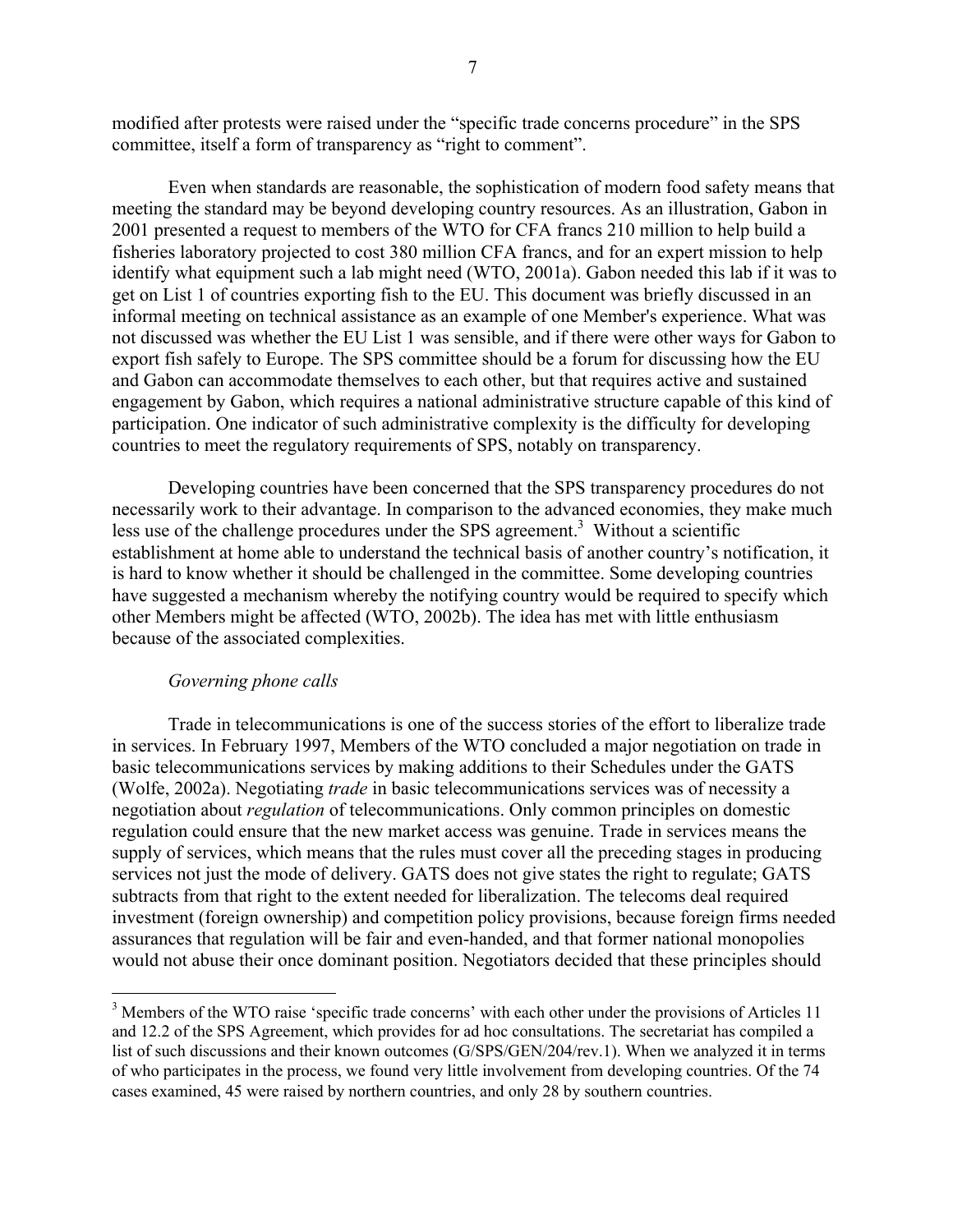be made a part of the GATS subject to the transparency requirements of the WTO, including the dispute settlement system, as a way of safeguarding the value of the market access commitments. Principles covering domestic regulation are included in a text called the Reference Paper that elaborates such GATS principles as transparency, independent domestic regulatory processes, and elimination of anti-competitive practices. The Reference Paper is not an addition to the GATS; it is a set of principles that has force only to the extent that states incorporated it, in whole or in part, in their Schedules.

The first two headings of the Reference Paper (competitive safeguards and interconnection) cover the regulation of "major suppliers", with principles designed to ensure that the incumbent and former monopoly telecommunications service providers do not exercise their market power to the detriment of new entrants. The four remaining headings cover universal service, licensing, independence of regulators, and allocation of resources. The Reference Paper was designed to shape *regulatory institutions* (for example, whether the regulator is independent of the incumbent telecommunications operator and national industrial interests); *regulatory processes* (for example, whether there are measures ensuring that the decision-making process is known, and is non-discriminatory); and, substantive *regulatory policies* (for example, policies concerning interconnection between carriers.)

The challenge with respect to services for a developing country is not merely about gaining access to rich country markets, or giving access to their own market, but creating a regulatory framework that allows a strong services industry to develop. Without such a supportive framework, exports will not be possible and the development process will be hindered by the absence of advanced services. Here too the first problem developing countries face is their own—too many do not see services as a sector that requires consistent policy. From a trade perspective they do not see services in terms of enhancing opportunities to import as well as to export. They understand some sectors, and the role of services in development, but they have trouble seeing the horizontal implications of regulatory structures. Many lack proper consultative mechanisms, a form of transparency that would help them to see national interests and trade-offs from the standpoint of users, exporters and incumbent producers.

When I began this project, I wondered how easy it would be for a developing county to create an independent authority that meets the demands for autonomy and transparency of the tgelecoms agreement's Reference Paper. I know that the Reference Paper was pieced together during the negotiations from the ideas in various submissions from among the 16 participating delegations. The first paper was actually submitted by the USA—it was the Federal Communications Commission (FCC) in three pages. Then a paper came from Canada—the Canadian Radio-television and Telecommunications Commission (CRTC) in two pages. Negotiators had long discussions about how countries have different legal traditions—for example, Canada, US, New Zealand and Japan all have different competition law traditions. The regulatory *principles* of the Reference Paper seem to allow enormous national latitude in *practice*. It states that using some policy technique, as opposed to some others, is the best way of meeting commonly shared objectives. Given this background, my supposition was that the Reference Paper would be hard for developing countries to implement, and that regulatory differences might be a subject of dispute.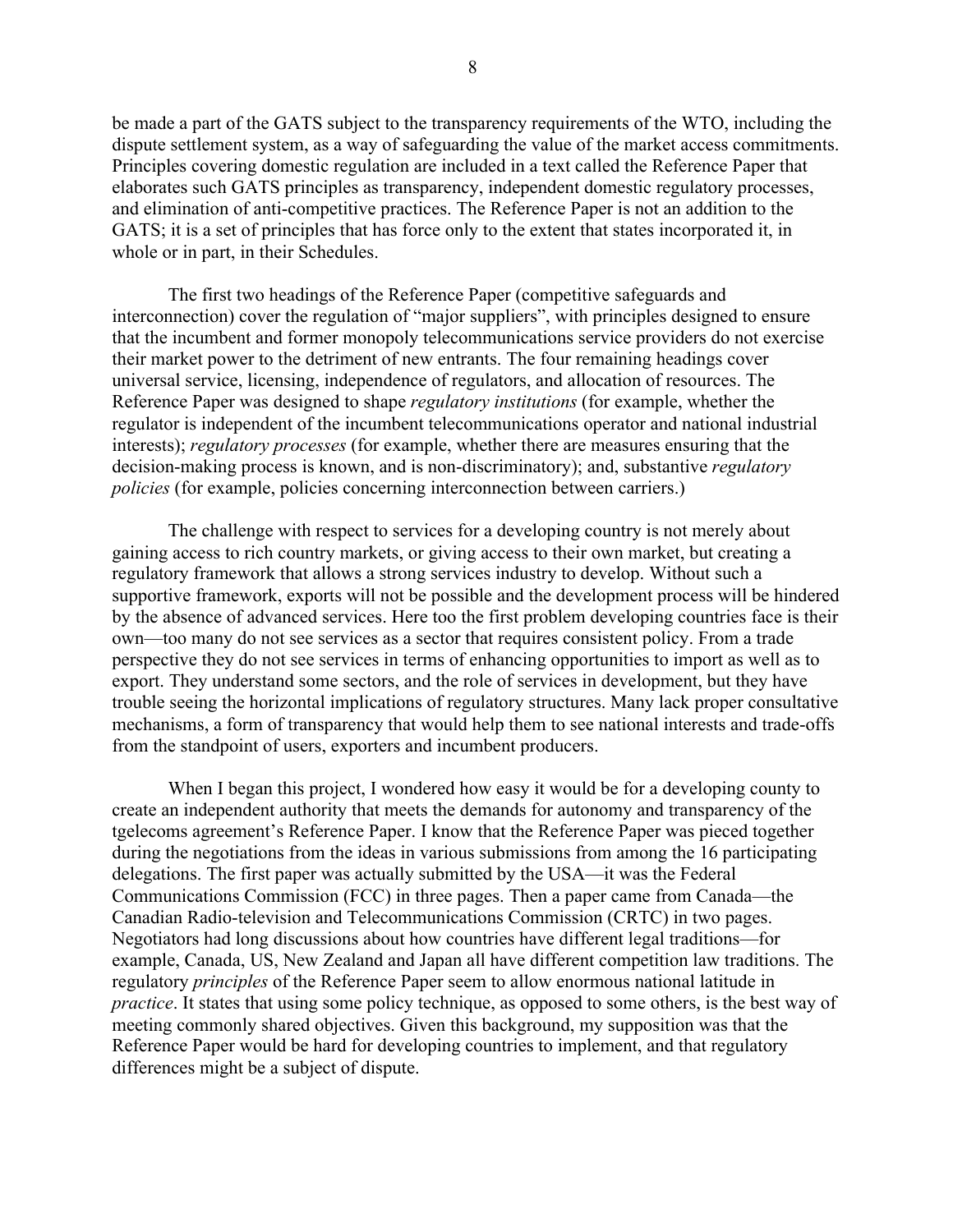## **Investigating Transparency**

The results of our investigation of transparency in food safety and telecoms are in the annex. The focus is primarily on regulatory transparency, or measures taken at home. Have countries been able to set up an independent regulator? To whom does the regulator report? How is it funded? Can citizens and producers inform themselves of new rules, and make comments? Are there more general obstacles to effective regulation? In the case of telecoms, I was interested in whether countries had been able to implement their commitments under the Reference Paper. In the case of SPS, the Agreement requires that Members establish transparent mechanisms in order "to achieve a greater degree of clarity, predictability and information about trade policies, rules and regulations of Members." (WTO, 2000a) In particular, Members must establish an Enquiry Point administered by a single central government authority responsible for implementing – on a national level – the notification requirements of the SPS Agreement. On an international level, the Enquiry Point acts as a liaison with other countries for domestic regulatory and food safety information. It must: i) publish domestic regulations sufficiently early to allow for comments (from both producers and consumers); ii) notify other countries of its domestic regulatory environment via the Secretariat of SPS, using the appropriate notification procedures; iii) provide copies of regulations upon request; and iv) ensure that all comments are handled correctly (WTO, 2000a).<sup>4</sup>

The necessary empirical data is not easy to obtain. I was not able to conduct field work, and I was not able to investigate the extent to which what we found for a given country reflected aspects of its general administrative law regime. My research assistant began with a search of the secondary literature on the two domains, and then used websites and international organization documents to conduct the comparison. We also searched on-line newspaper databases. The internet or web is often touted as a tool to increase the transparency of government in general. In the WTO, the web is often mentioned as a tool for making it easier for developing country officials to obtain information, especially when they are unable to come to Geneva. Most important, it is seen as a tool for improving the operation of national Enquiry Points under the TBT and SPS agreements. The method used in this paper, then, is consistent with the transparency objectives of the WTO. If we are unable to find information about a country on the web, then other Members and their exporters might also have trouble. That the picture for Brazil, for example, remains incomplete may indicate a linguistic problem, but it also suggests how hard it can be for people in one country to get basic regulatory information about another. In some developing countries, very few people would have access to the internet or even, in Uganda, to a phone line. It may therefore not be in the best interests of Uganda to invest heavily in developing a website that explains the transparency of say telecommunications when so few of its citizens would have access to this information in the first place.

What we found was surprising with respect to telecommunications. It seems that administrative law travels fairly well. A search of the secondary literature turned up little

 $\frac{1}{4}$  $4$  As a document submitted by Malawi illustrates (WTO, 2002c), it can be a challenge to create an effective Enquiry Point that can store thousands of documents on technical regulations, standards and conformity assessment procedures for the host as well as other Members. Malawi estimated a need for US\$79,000 over two years in order to purchase computers and a fax machine, as well as obtaining consulting services on how to implement the new process.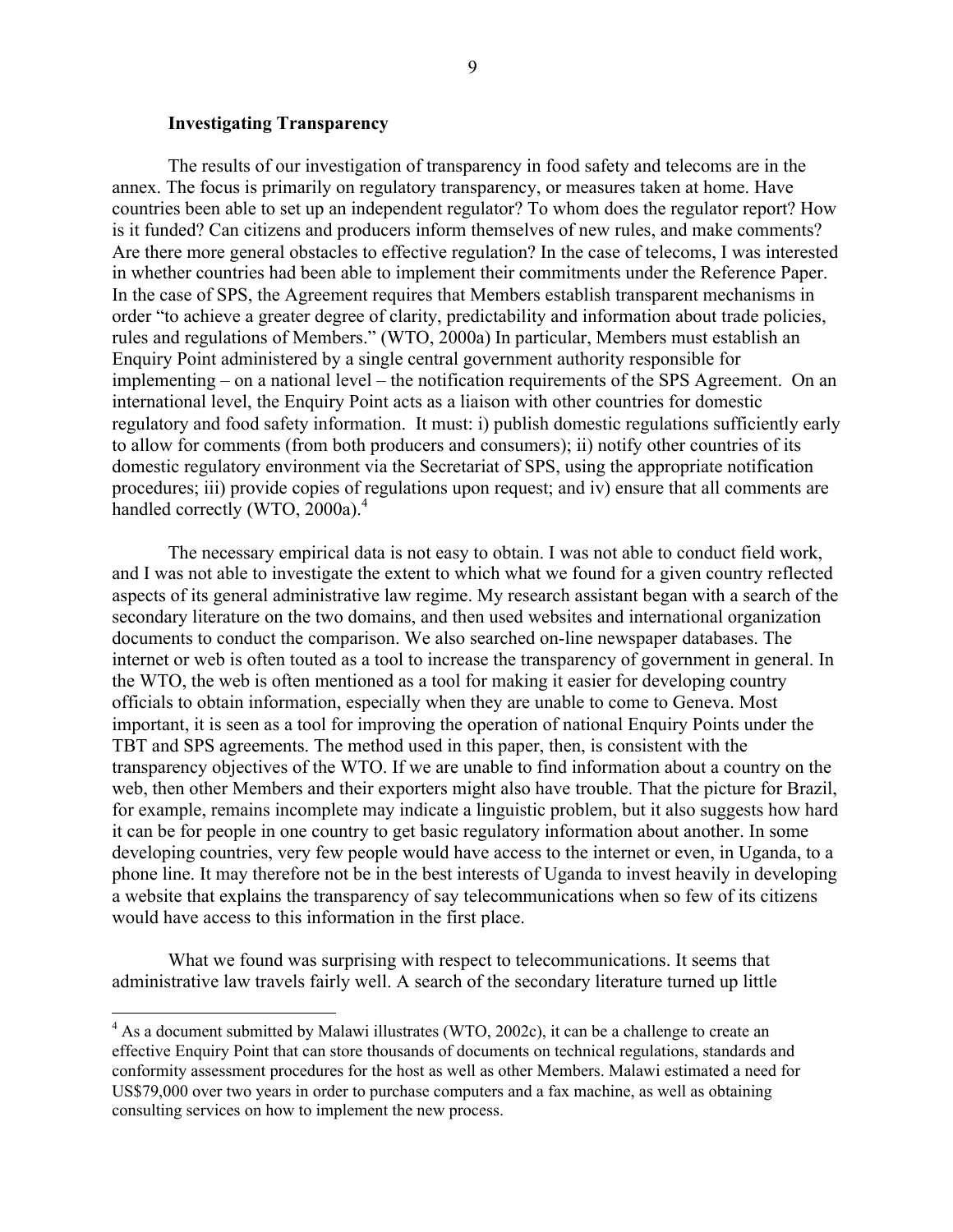information on developing country experience with the Reference Paper, and little information is available in WTO documents. Negotiators were reluctant to create a monitoring mechanism, so unlike SPS, there is no telecoms committee, and therefore no place for informal discussion among Members. The transition periods recently expired but so far there has only been one telecoms-related dispute, and that on interconnection not transparency. I then approached the question from the perspective of the International Telecommunications Union (ITU). The WTO has supplanted the ITU for many commercial issues, but the ITU remains the forum for technical matters, and for regulators. I discovered that regulatory cooperation is increasing, but not because of the Reference Paper (ITU, 2002).

The formal members of the ITU in many countries were the old PTTs, but now the holder of the Membership is the "Ministry of Communications" and, increasingly, regulatory bodies are being designated as the formal member—51 regulatory bodies are now the recognized government representatives to the ITU. Canada is an outlier—Industry Canada is the recognized member, not the CRTC. Increasingly the focus is on regulation because 104 Members have at least partially privatized the sector, which changes the focus of the International Telecommunications Union (ITU) to regulatory issues. Members need new ways to accomplish their regulatory objectives because they are no longer in the business of the direct provision of a service. Getting the framework right matters. If we look at the gap between the formal aid available, and the needs for investment to reach the minimal penetration levels called for in national telecommunication plans, then foreign investment is essential. Developing countries now realize that their national interest requires competition and liberalization if they wish to control their own former monopolies and the new entrants to their markets. The GATS telecoms negotiations may simply have reflected the reform process underway, without driving it. Developing countries see sector reform as a way to meet social (universal services) objectives. The driving force is a need to regulate, not a North American view of how to do it.

Degrees of transparency and independence exist, but from the evidence it appears as if all the target countries, with the exception of Thailand, which has yet to adopt the Reference Paper principles, have established an independent regulator, competitive safeguards, and made licensing requirements and decisions publicly available. South African implementation of the Reference Paper, for example, is generally good, although not perfect (Cohen, 2001). The difficulty with the agreement seems to lie in providing consumers and producers with the ability to comment on proposed regulations. In particular, enabling producers to openly comment on licensing decisions appears problematic. Questions also remain about the true independence of some of the regulatory agencies, notably in South Africa. Other problems, like the territorial size of a country like Canada, the various levels of government between the municipal, provincial and federal, or the ability to hire qualified staff in Brazil, hamper effective telecommunications administration. Overall however, convergence in governance models seems easier and more prevalent than I expected.

On SPS however, regulatory convergence is much less evident. First, the level of international involvement by some developing countries is limited in comparison to Canada, for reasons ranging from budgetary constraints to a lack of infrastructure and skill shortages. Brazil has made active use of the notification procedures, and along with Thailand they make good use of the possibilities offered by the SPS committee, but Uganda hardly uses it at all. One result of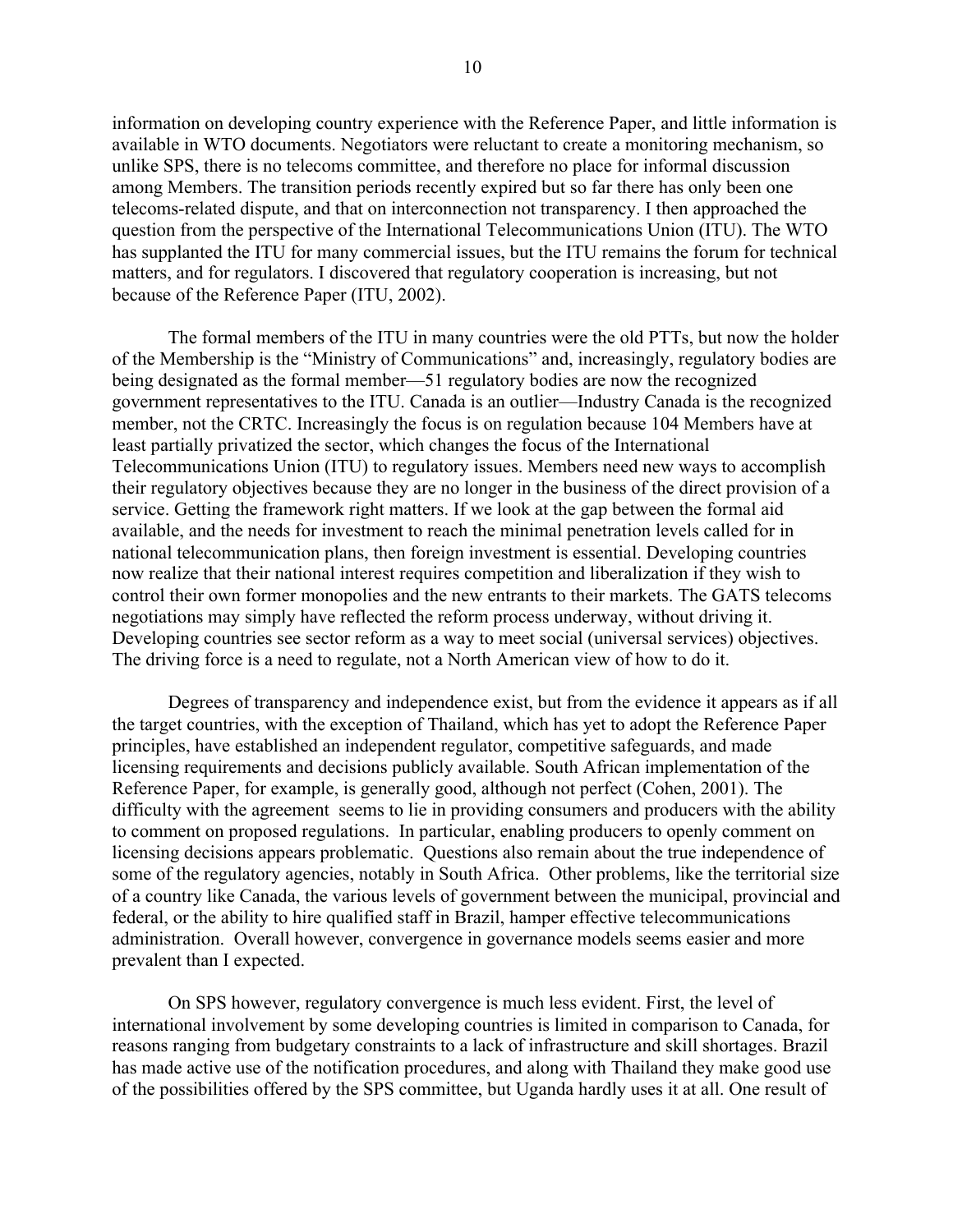this patttern is that developing countries have trouble ensuring that the rules evolve in a compatible direction, which simply accentuates their difficulties in living with the results. Each target country has established an SPS Enquiry Point, but their effectiveness varies. Uganda's is clearly the weakest; Canada and Thailand make best use of the web. We could not assess how well the Enquiry Points work, but we know that in the case of the operation of the related Technical Barriers to Trade Agreement (TBT), developing countries can find it hard to respond if they get a large number of requests, and that language can be a barrier to understanding questions. We know with respect to notifications that it can be hard for the few officials knowledgeable about the WTO to explain to officials in other ministries that a notification requirement even exists, let alone to encourage those officials to draft the necessary document.

### **Implications of the Tables**

The general implication of my case studies is that general implications are hard to draw with respect to administrative law regimes. In telecoms where the numbers of players are few and the stakes large, regulatory independence and transparency are increasingly prevalent. In food safety, where there are millions of players, and the resources available for regulation can be limited, meeting international standards can be hard. Explaining the divergence would require more careful work on the nature of regulatory systems, but some speculation is possible.

It might be possible to distinguish SPS from telecoms on the basis of either the actors affected or the problem to be solved. With respect to who is affected or influenced by the policy, it is likely that the size and heterogeneity of actors matters as does their level of interest and information. Actors also probably differ if they are importers or exporters, producers or consumers. In the telecoms domain, developing countries would have a small number of sophisticated producers and consumers, with a few members of the public with a general interest. In contrast, food safety rules directly affect huge numbers of producers and consumers, with no large player willing to pay the costs of transparency as a public good. With respect to the problem to be solved, where the telecoms agreement is about competition in home and export markets (thus affecting the rights of foreign firms in the domestic market), food safety is about a system the protects the health of citizens, that treats importers fairly, and whose standards will be recognized by importing Members abroad. Implementing WTO rules makes sense for a country trying to attract investment from abroad (telecoms), or trying to export (food, in some sectors of some countries). In a developing country, de facto food safety in daily life may be governed by informal (private, voluntary) standard setting bodies. Such entities may not exist in new domains like telecoms, leaving the terrain open to create regulatory bodies based on prevailing international models. In food safety, what a country may have already works because consumers are close to producers, or at least distributors, and so do not depend on the regulator to decide if food is safe, which increases the costs of international models.

Another factor not considered in this paper is the diffusion process. I do not discuss the optimal form of international governance (Abbott and Snidal, 2001) or even the content of the applicable standards. The focus is on the relative difficulty of the administrative law concepts at stake in the two domains. I assume that countries accept WTO rules in good faith, but then face more or less difficulty in living with the results. Do countries converge on WTO rules because of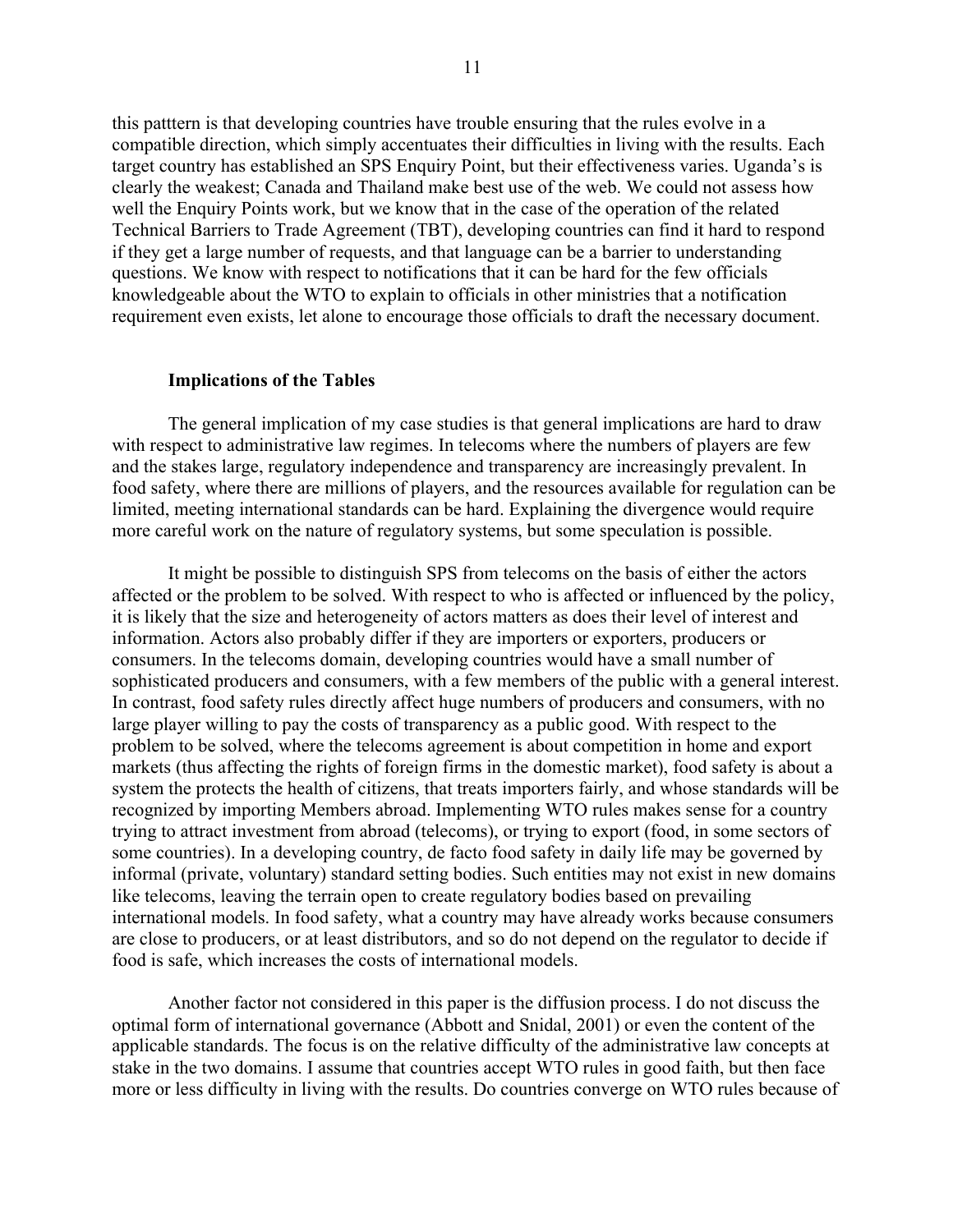bilateral pressure from major donors or major trading partners? Is trade both a vector for learning and a motivation for change? If it is, looking at imports and exports might be relevant: where exports are high, international standards matter; when they are low, why bother? If imports are high, might a country need to use Codex standards to be fair to importers? In any event, this investigation does not challenge my initial assumption that developing countries cannot regulate in the Canadian way any time soon, which will require effort to find ways of governing food that keep everyone healthy while allowing all to prosper.

#### **Conclusion**

The only way any country can be an effective participant in the WTO as it evolves in response to globalization is to have an open and transparent public administration based on a broad consultative process. Negotiators cannot find an appropriate rule if they do not engage the people who will have to live with it. People who do not understand or who were not engaged are unlikely to be able or willing to reproduce the rule in their daily life. Since WTO law at best creates guidelines rather than commands for participants in the trading system (Wolfe, 2002b), and since it is not really 'enforceable', new rules that participants do not understand may not be worth the time spent on negotiations. Many developing countries have difficulty making effective policy, however, which limits their integration into the world economy more than any rules emanating from the WTO. WTO is designed for democracies, although democracy between states can undermine or support democracy within states, and vice versa. If WTO imposes alien regulatory ideas, contra whatever arises in local interaction, it may undermine the development of democracy.

The WTO cannot regulate the world, and cannot dictate what regulators do. Pascal Lamy, the EU trade commissioner, has a different perspective. He said last year (Lamy, 2002, emphasis added) that "If I want to *impose* respect of my strict environmental, sanitary or phytosanitary rules on developing countries (and I think I have every right and obligation to do so), I have to *offer* in return better effective *access* for their products to my markets - including through better and more focused *technical assistance* to help them meet my sophisticated domestic regulations." Many Canadians share Lamy's concerns, but I think his proposed methods are inappropriate. He thinks it acceptable that countries can buy or coerce respect for their own governance model, and he thinks that technical assistance is sufficient to help developing countries live by EU rules. I am dubious on theoretical and practical grounds. Democracy requires mutual respect, and realism demands finding regulatory frameworks that everyone can use. Means and ends are related; tools are more often chosen because they fit the way a country understands the problem and not because they fit a preconceived ideal of optimal policy choice—thus tool sets will differ between countries (Salamon, 2002a: 602). This conclusion reinforces skepticism about the Singapore issues. A better way to square the circle Lamy identifies will be to look for more Reference Papers, which is an analog of looking for a way to think about how good administrative law principles apply in a specific domain, and to do it in a language understood by regulators in that domain.

Telecoms people see themselves in the Reference Paper. It allows countries to implement the new framework in their own way while creating a basis for countries to talk about their mutual obligations. The objective is ensuring that administrative law regimes meet certain norms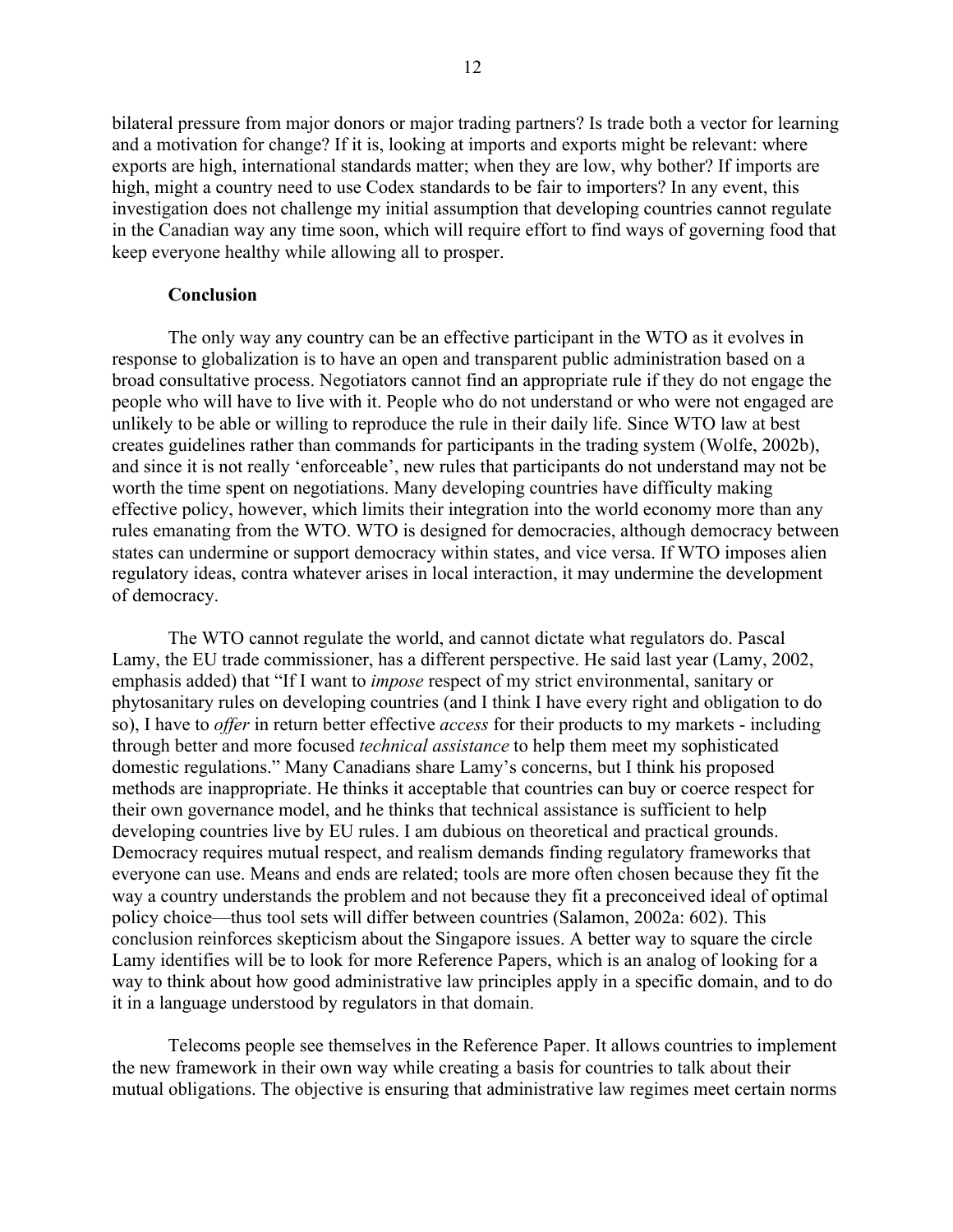for multilateral compatibility, not that they be the same. It is important to create ways for the Ugandan and Canadian administrative law regimes to talk to each other. In specific domestic domains, what are the principles that we would wish to defend? This search for a legal grammar that Canadians will recognize and that Ugandans can deploy will not result in hierarchical norms, but it is one way to strive for good governance at home and abroad. This investigation of transparency in telecoms and food safety shows that the route is not obvious, but the fate of the WTO depends on this search.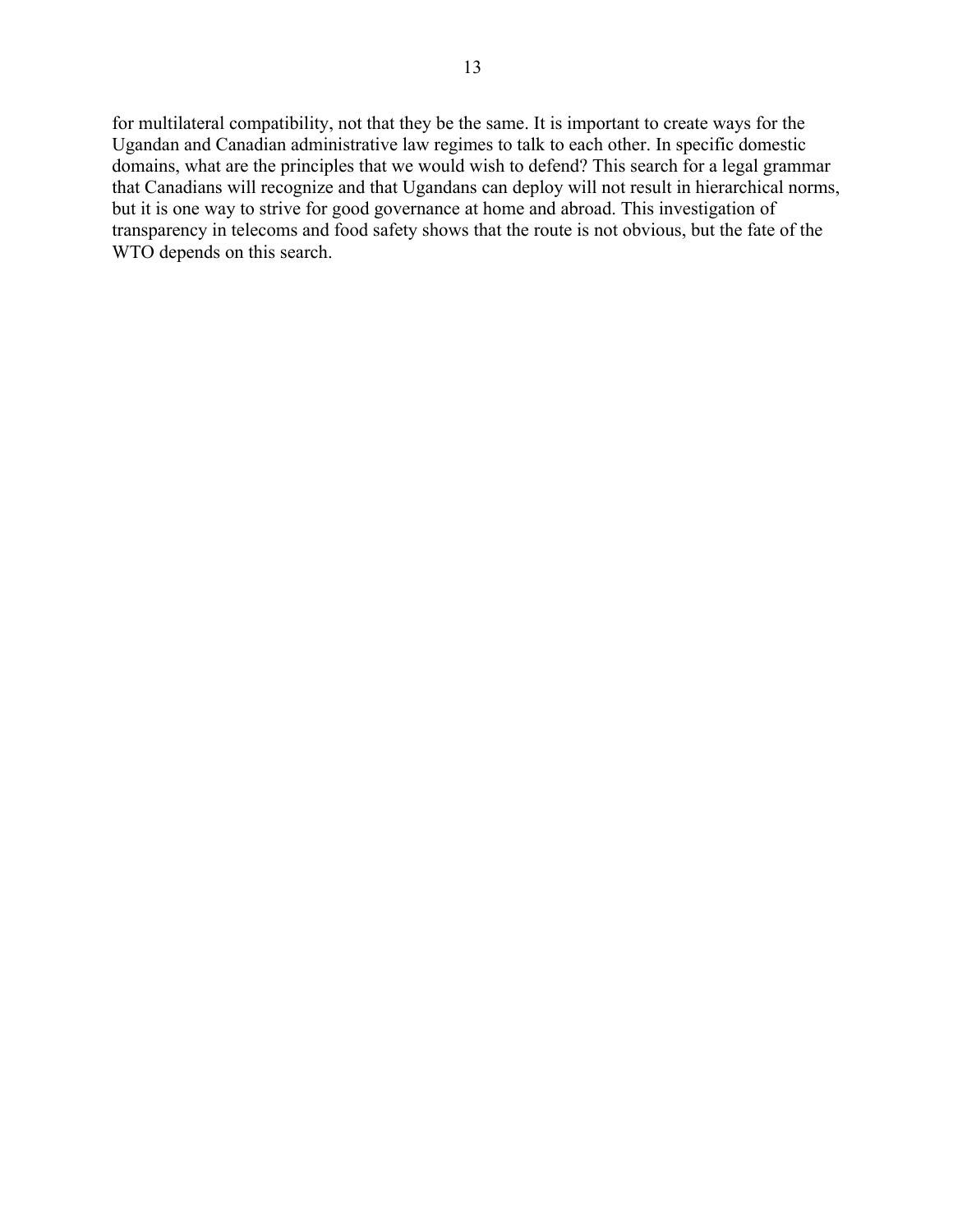# **References**

Abbott, Kenneth W. and Duncan Snidal, (2001) 'International 'Standards' and International Governance,' Journal of European Public Policy 8:3 (June 2001), 345-70.

Arthurs, Harry W., (1979) 'Rethinking Administrative Law: A Slightly Dicey Business,' Osgoode Hall Law Journal 17:1 (April 1979), 1-45.

Arthurs, Harry W., (1985) 'Without the Law': Administrative Justice and Legal Pluralism in Nineteenth-Century England (Toronto: University of Toronto Press).

Atik, Jeffery, (1997) 'Science and International Regulatory Convergence,' Northwestern Journal of International Law & Business 17:2/3 (Winter 1996/Spring 1997), 736-58.

Blanton, Thomas, (2002) 'The World's Right to Know,' Foreign Policy 131: (July/August 2002), 50-8.

Cohen, Tracy, (2001) 'Domestic Policy and South Africa's Commitments under the WTO's Basic Telecommunications Agreement: Explaining the Apparent Inertia,' Journal of International Economic Law 4:4 (December 2001), 725-54.

Finger, J. Michael and Philip Schuler, (2000) 'Implementation of Uruguay Round Commitments: The Development Challenge,' World Economy 23:4 (April 2000), 511-25.

Henson, Spencer and Rupert Loader, (1999) 'Impact of Sanitary and Phytosanitary Standards on Developing Countries and the Role of the SPS Agreement,' Agribusiness 15:3 (Summer 1999), 355-69.

Henson, Spencer, Kerry Preibisch and Oliver Masakure, (2001) 'Review of Developing Country Needs and Involvement in International Standards-Setting Bodies,' Centre for Food Economics Research, Department of Agricultural and Food Economics, The University of Reading: February 2001.

ITU, (2002) Trends in Telecommunications Reform 2002: Effective Regulation (Geneva: International Telecommunications Union).

James, Harold, (1998) 'From Grandmotherliness to Governance: The Evolution of IMF Conditionality,' Finance and Development 35:4 (December 1998), 44-8.

Jensen, Michael Friis, (2002) 'Reviewing the SPS Agreement: A Developing Country Perspective,' Centre for Development Research: CDR Working Paper 02.3, February 2002.

Lamy, Pascal, (2002) 'From Doha to Cancun,' speech to the Foreign Trade Association, Brussels: DN: SPEECH/02/258, 5 June 2002.

Mitchell, Ronald B., (1998) 'Sources of Transparency: Information Systems in International Regimes,' International Studies Quarterly 42:1 109-31.

OECD, (2002) Canada: Maintaining Leadership through Innovation (Paris: Organisation for Economic Co-operation and Development).

Ostry, Sylvia, (1998) Reinforcing the WTO (Washington: Group of Thirty).

Otsuki, Tsunehiro, John S. Wilson and Mirvat Sewadeh, (2001) 'A Race to the Top? A Case Study of Food Safety Standards and African Exports,' World Bank: 2001.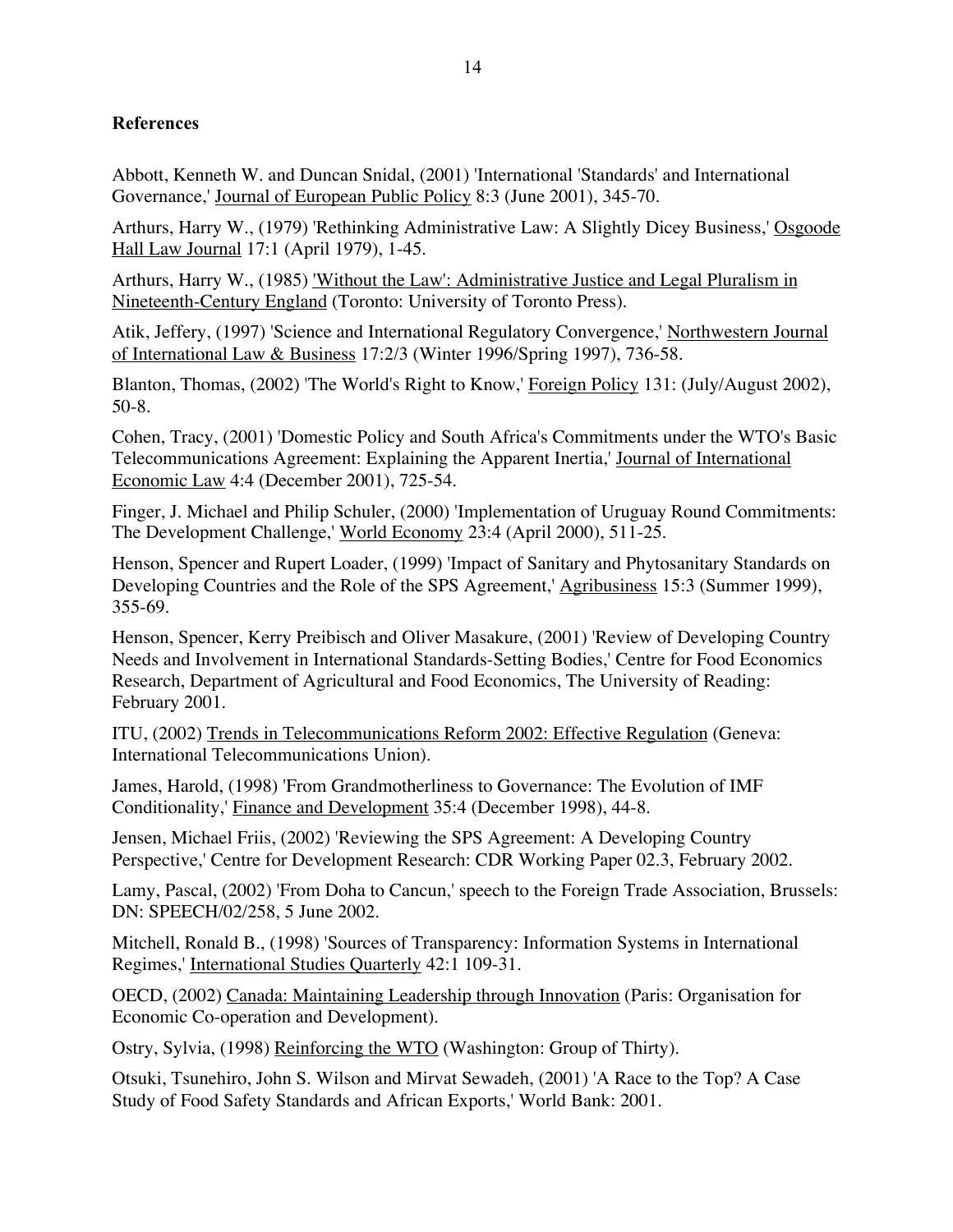Oxfam, (2002) Rigged Rules and Double Standards: Trade, Globalisation, and the Fight against Poverty (London?: Oxfam).

Pangestu, Mari, (2000) 'Special and Differential Treatment in the Millennium: Special for Whom and How Different?,' The World Economy 23:9 (September 2000), 1285-302.

Pauly, Louis W., (1999) 'Good Governance and Bad Policy: The Perils of International Organizational Overextension,' Review of International Political Economy 6:4 (Winter 1999), 401-25.

Phillips, Peter W.B. and Robert Wolfe, eds, (2001) Governing Food: Science, Safety, and Trade (Montreal and Kingston: McGill-Queen's University Press for the School of Policy Studies).

Prince, Michael J., (2000) 'The Canadian Food Inspection Agency: Modernizing Science-Based Regulation,' in Doern, G. Bruce and Edward James Reed, eds, Risky Business: Canada's Changing Science-Based Policy and Regulatory Regime (Toronto: University of Toronto Press),

Ruggie, John Gerard, (1983) 'International Regimes, Transactions, and Change: Embedded Liberalism in the Postwar Economic Order,' in Krasner, Stephen D., ed. International Regimes (Ithaca: Cornell University Press), 195-231.

Salamon, Lester M., (2002a) 'The Tools Approach and the New Governance: Conclusion and Implications,' in Salamon, Lester M., ed. The Tools of Government: A Guide to the New Governance (Oxford, UK ; New York: Oxford University Press), 600-10.

Salamon, Lester M., ed. (2002b) The Tools of Government: A Guide to the New Governance (Oxford, UK ; New York: Oxford University Press).

Staples, Brian Rankin, (2002) 'Trade Facilitation: Improving the Invisible Infrastructure,' in Mattoo, Aaditya, ed. Development, Trade and the WTO: A Handbook (Washington: World Bank), 139-48.

Stegemann, Klaus, (2000) 'The Integration of Intellectual Property Rights into the WTO System,' The World Economy 23:9 (September 2000), 1237-69.

Swinbank, Alan, (1999) 'The Role of the WTO and the International Agencies in SPS Standard Setting,' Agribusiness 15:3 (Summer 1999), 323-33.

Thompson, Rachel and Keiya Iida, (2001) 'Strengthening Regulatory Transparency: Insights for the GATS from the Regulatory Reform Country Reviews,' in OECD, ed. Trade in Services: Negotiating Issues and Approaches (Paris: Organisation for Economic Co-operation and Development), 93-114.

Victor, David G, (2000) 'The Sanitary and Phytosanitary Agreement of the World Trade Organization : An Assessment after Five Years,' New York University Journal of International Law and Politics 32:4 (Summer 2000), 865-937.

Wilson, John S. and Tsunehiro Otsuki, (2001) 'Global Trade and Food Safety: Winners and Losers in a Fragmented System,' (World Bank working paper), http://www1.worldbank.org/wbiep/trade/Stds\_Africa/Global%20Food%20Safety.pdf accessed September 4, 2001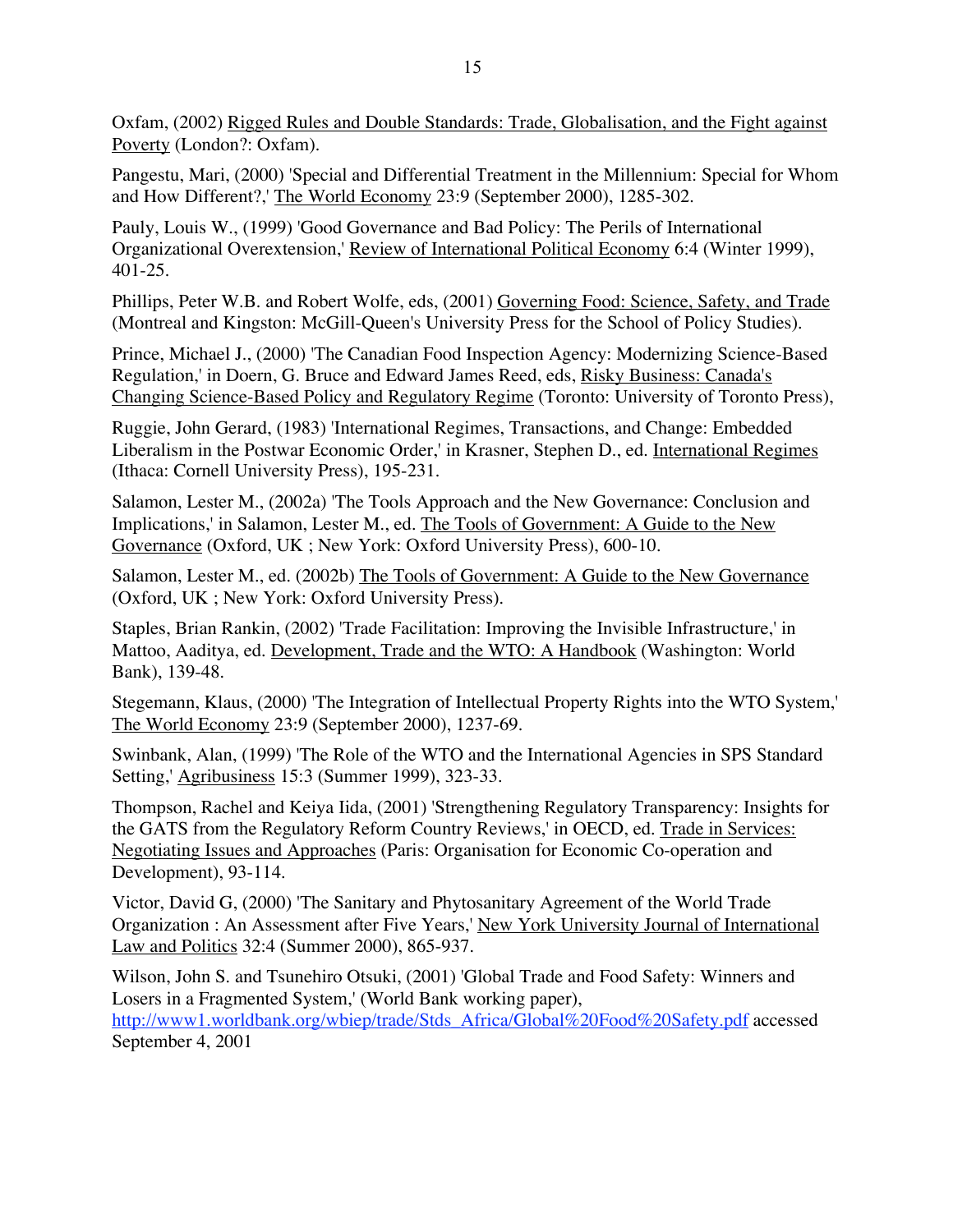Wolfe, Robert, (2002a) 'Farms, Phones and Learning in the Trade Regime,' in Gertler, Meric S. and David A. Wolfe, eds, Innovation and Social Learning: Institutional Adaptation in an Era of Change (London: Palgrave),

Wolfe, Robert, (2002b) 'See You in Geneva? Democracy, the Rule of Law and the WTO,' School of Policy Studies, Queen's University: unpublished ms September 2002; available at http://qsilver.queensu.ca/~wolfer/General/research.html.

WTO, (1998) WTO Agreement on Sanitary & Phytosanitary Measures (Geneva, Switzerland: World Trade Organization).

WTO, (1999) 'The Fundamental WTO Principles of National Treatment, Most-Favoured-Nation Treatment and Transparency,' World Trade Organization: WT/WGTCP/W/114, 14 April 1999.

WTO, (2000a) 'How to Apply the Transparency Provisions of the SPS Agreement: A Handbook Prepared by the WTO Secretariat,' World Trade Organization: November 2000.

WTO, (2000b) 'Summary Report on the SPS Risk Analysis Workshop, 19-20 June 2000,' Committee on Sanitary and Phytosanitary Measures, World Trade Organization: G/SPS/GEN/209, 3 November 2000.

WTO, (2001a) 'Communication from Gabon,' Committee on Sanitary and Phytosanitary Measures, World Trade Organization: G/SPS/GEN/257, 2 July 2001.

WTO, (2001b) 'Note on Developing Country Participation in Codex Bodies: Submission by the FAO/Who Codex Alimentarius Commission,' Committee on Sanitary and Phytosanitary Measures, World Trade Organization: G/SPS/GEN/236, 9 March 2001.

WTO, (2002a) 'Article X of the GATT 1994 – Scope and Application,' World Trade Organization: G/C/W/374, 14 May 2002.

WTO, (2002b) 'Comments on the Canadian Proposal (Statement by Egypt), 'Committee on Sanitary and Phytosanitary Measures, World Trade Organization: 15 November 2002, 2 July 2001.

WTO, (2002c) 'Establishment of National WTO TBT/SPS Enquiry Point,' Committee on Sanitary and Phytosanitary Measures, World Trade Organization: G/SPS/GEN/349, 24 October 2002.

WTO, (2002d) 'Report (2002) of the Council for Trade in Goods,' World Trade Organization: G/C/W/433, 12 November 2002.

WTO, (2002e) 'Review, Clarification and Improvement of GATT Articles V, VIII and X – Proposals Made by Delegations,' World Trade Organization: G/C/W/434, 15 November 2002.

WTO, (2002f) 'Technical Assistance and Capacity Building in the Context of the SPS Committee,' Committee on Sanitary and Phytosanitary Measures, World Trade Organization: G/SPS/GEN/332, 24 June 2002.

WTO, (2002g) 'Transparency,' Working Group on the Relationship between Trade and Investment, World Trade Organization: WT/WGTI/W/109, 27 March 2002.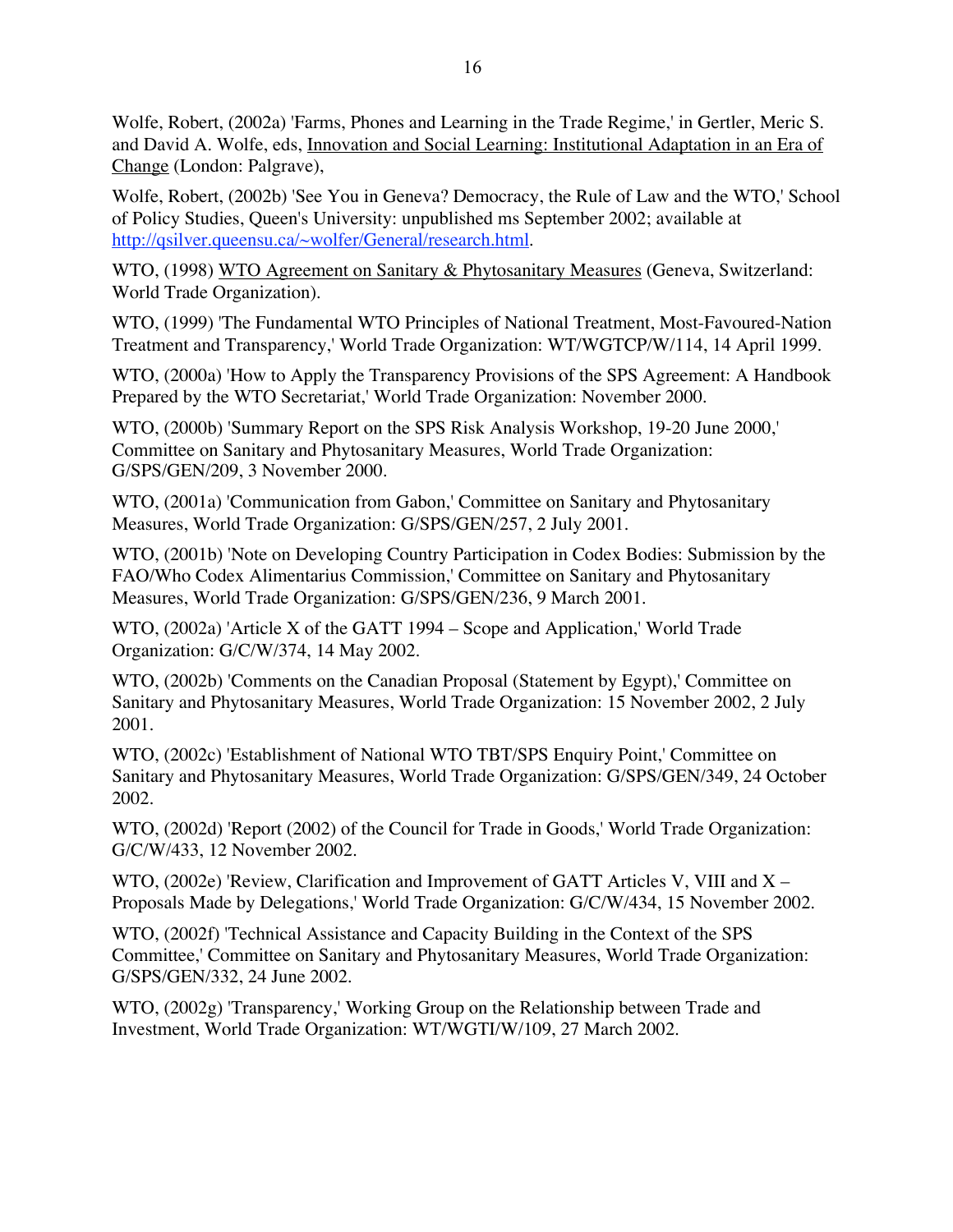#### **Annexes Part 1 Telecommunications**

|                                                    | <b>CANADA</b>                                                                                                                                                                                                                                                                                  | <b>BRAZIL</b>                                                                                                                                                                                           | <b>SOUTH AFRICA</b>                                                                                                                                                                               | <b>THAILAND</b>                                                                                                                                                                  | <b>UGANDA</b>                                                                                                                                                |
|----------------------------------------------------|------------------------------------------------------------------------------------------------------------------------------------------------------------------------------------------------------------------------------------------------------------------------------------------------|---------------------------------------------------------------------------------------------------------------------------------------------------------------------------------------------------------|---------------------------------------------------------------------------------------------------------------------------------------------------------------------------------------------------|----------------------------------------------------------------------------------------------------------------------------------------------------------------------------------|--------------------------------------------------------------------------------------------------------------------------------------------------------------|
| GNI per capita <sup>1</sup>                        | US\$23,130.00                                                                                                                                                                                                                                                                                  | US\$3,590.00                                                                                                                                                                                            | US\$3,060.00                                                                                                                                                                                      | US\$2,010.00                                                                                                                                                                     | US\$300.00                                                                                                                                                   |
| <b>Services value added</b>                        | 64.7 (1997)                                                                                                                                                                                                                                                                                    | 54.8                                                                                                                                                                                                    | 65.9                                                                                                                                                                                              | 49.5                                                                                                                                                                             | 38.4                                                                                                                                                         |
| $(% \mathbf{A})$ (% of GDP)                        |                                                                                                                                                                                                                                                                                                |                                                                                                                                                                                                         |                                                                                                                                                                                                   |                                                                                                                                                                                  |                                                                                                                                                              |
| <b>Fixed and mobile lines</b><br>(per 1000 people) | 961.1                                                                                                                                                                                                                                                                                          | 318                                                                                                                                                                                                     | 303.7                                                                                                                                                                                             | 142.6                                                                                                                                                                            | 11.2                                                                                                                                                         |
| <b>Telecoms Regulator</b>                          | Canadian Radio-<br>television and<br>Telecommunications<br>Commission (CRTC)                                                                                                                                                                                                                   | Agência Nacional de<br>Telecomunicações<br>(ANATEL)                                                                                                                                                     | Independent<br>Communications<br>Authority of South<br>Africa (ICASA)                                                                                                                             | <b>National</b><br>Telecommunications<br><b>Commission</b> , Under Post<br>and Telegraph<br>Department, itself under<br>Ministry of Transport<br>and Communications <sup>2</sup> | <b>Uganda Communications</b><br>Commission $(UCC)^3$                                                                                                         |
| Independent?                                       | Yes                                                                                                                                                                                                                                                                                            | Yes                                                                                                                                                                                                     | Yes                                                                                                                                                                                               | No                                                                                                                                                                               | Yes                                                                                                                                                          |
| Ability for the public to                          | Information is available                                                                                                                                                                                                                                                                       | Information available via                                                                                                                                                                               | Information is available                                                                                                                                                                          | Basic information is                                                                                                                                                             | <b>Basic</b> information                                                                                                                                     |
| learn what the rules are                           | from the CRTC's<br>website. <sup>4</sup> Canadian<br>consumers can obtain a<br>fairly extensive<br>understanding of<br>domestic telecoms<br>regulations via their<br>website.                                                                                                                  | Anatel's website and self<br>entitled monthly<br>magazine available<br>electronically. <sup>5</sup> Difficult<br>for English speakers to<br>learn domestic Brazilian<br>telecoms policies. <sup>6</sup> | from ICASA's website, <sup>7</sup><br>or the Government<br>Gazette - also available<br>electronically. <sup>8</sup><br>Electronic information<br>has become accessible in<br>the last few months. | available in English from<br>their website. <sup>9</sup> English<br>speakers can get a<br>reasonable understanding<br>of Telecoms regulation<br>in Thailand.                     | available via the UCC's<br>website. (As few<br>Ugandans have access to<br>the internet, the UCC<br>might focus more on<br>print publications.) <sup>10</sup> |
| <b>Ability for consumers</b>                       | Comments can be made                                                                                                                                                                                                                                                                           | Maintains a call center,                                                                                                                                                                                | Comments can be made                                                                                                                                                                              | Basic telephone contact                                                                                                                                                          | Basic contact phone                                                                                                                                          |
| to comment on<br>proposed laws and                 | via their website or<br>independently to either the staff, for consumers to air                                                                                                                                                                                                                | manned by out-sourced                                                                                                                                                                                   | via ICASA's website, via<br>mail, or physically at their                                                                                                                                          | details available from<br>website. <sup>16</sup> Nothing                                                                                                                         | numbers provided on<br>website. $17$ Nothing                                                                                                                 |
| current regulations                                | Canadian Broadcasting<br><b>Standards Council</b><br>(CBSC), Cable Television can also be accessed via<br>Standards<br>Council (CTSC) or<br><b>Advertising Standards</b><br>Canada (ACS). <sup>11</sup> Can<br>comment on proposed<br>laws and regulations via<br>their website. <sup>12</sup> | complaints and make<br>comments, all of which<br>their web-page (ITU, 2002, laws and regulations via<br>$p. 31$ ). Can comment on<br>proposed laws and<br>regulations via Anatel's<br>website. $13$     | main offices near<br>Johannesburg. <sup>14</sup> Can<br>comment on proposed<br>website. <sup>15</sup>                                                                                             | mentioned about<br>commenting on proposed<br>regulations                                                                                                                         | mentioned about<br>commenting on proposed<br>regulations.                                                                                                    |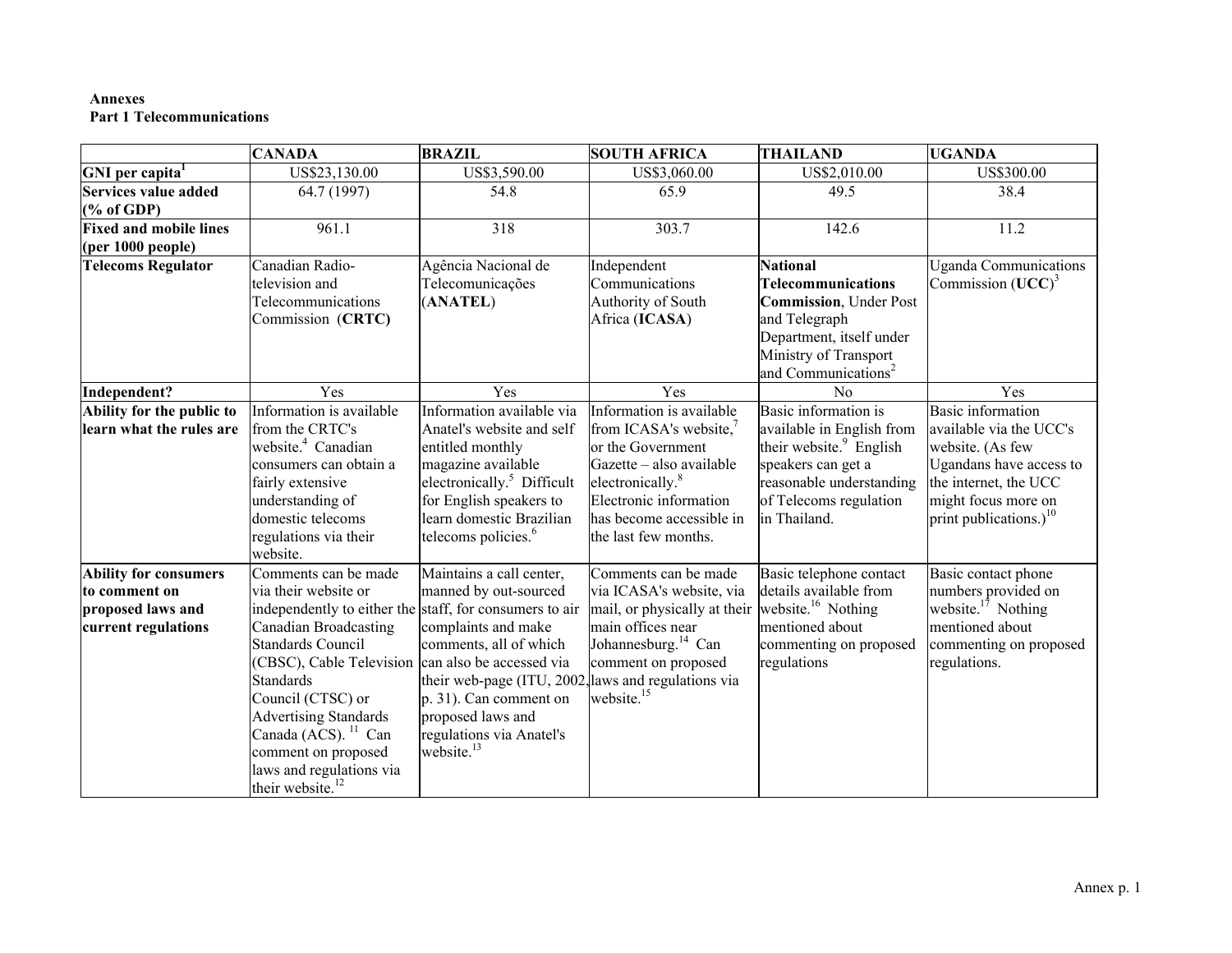| Ability for private         | Their website maintains an Private sector have         |                                       | Round tables and public                           | Not mentioned anywhere                | Not mentioned anywhere             |
|-----------------------------|--------------------------------------------------------|---------------------------------------|---------------------------------------------------|---------------------------------------|------------------------------------|
| industry to comment on      | active page concerning                                 | representation in Anatel's            | hearings. <sup>20</sup>                           | on web-page.                          | on web-page. <sup>21</sup>         |
| regulations and             | public proceedings and                                 | Advisory                              |                                                   |                                       |                                    |
| proposed laws               | discussions. Industry can                              | Council and Strategic                 |                                                   |                                       |                                    |
|                             | also comment                                           | Committees. Private                   |                                                   |                                       |                                    |
|                             | electronically on the same sector can also provide     |                                       |                                                   |                                       |                                    |
|                             | page. <sup>18</sup>                                    | input via public hearings,            |                                                   |                                       |                                    |
|                             |                                                        | round table discussions,              |                                                   |                                       |                                    |
|                             |                                                        | and an electronic provision           |                                                   |                                       |                                    |
|                             |                                                        | on Website (ITU, 2002). <sup>19</sup> |                                                   |                                       |                                    |
| <b>Transparency and</b>     | All decisions are posted on All Anatel's decisions are |                                       | All decision are published Not mentioned anywhere |                                       | Decisions are not posted           |
| availability of             | the CRTC's website. <sup>22</sup>                      | posted on its website and             | on ICASA's website. <sup>24</sup>                 | on web-page.                          | on their website.                  |
| information and             | Additional comments can                                | it publishes all of its               | There is no mention on                            |                                       |                                    |
| decisions                   | be made at the same page                               | decisions in the Official             | their website of where to                         |                                       |                                    |
|                             | electronically.                                        | Gazette (ITU, 2002, p.                | comment on such                                   |                                       |                                    |
|                             |                                                        | $(42)^{23}$                           | decisions.                                        |                                       |                                    |
| <b>Reporting Procedures</b> | Annual Report delivered                                | Annual Report delivered               | Annual Report delivered                           | An Annual Report                      | None mentioned.                    |
|                             | to Parliament. <sup>25</sup>                           | to Legislature.                       | to Parliament. <sup>27</sup>                      | delivered to Cabinet and              | Structurally independent,          |
|                             | Commissioners are                                      | Structurally independent,             |                                                   | Parliament. <sup>28</sup> The         | with representation from           |
|                             | indefinite regional                                    | Councilors appointed by               |                                                   | Chairperson is appointed              | the Institute of                   |
|                             | appointments from                                      | President according to                |                                                   | for one five year term                | Professional Engineers,            |
|                             | industry and civil                                     | party affiliation for one             |                                                   | limit, while Councilors               | the Uganda Law Society,            |
|                             | service. <sup>26</sup>                                 | term of five years (ITU,              |                                                   | are appointed for a                   | the Broadcasting                   |
|                             |                                                        | [2002, p. 25].                        |                                                   | maximum of two four                   | Council, and two                   |
|                             |                                                        |                                       |                                                   | year terms – both need                | prominent citizens. <sup>30</sup>  |
|                             |                                                        |                                       |                                                   | approval by Parliament. <sup>29</sup> |                                    |
| Funding                     | Financed through user                                  | Finances secured through              | Financed through user                             | Financed though user                  | Funded through gov't               |
|                             | fees. <sup>31</sup>                                    | user fees and gov't                   | fees and government                               | fees. Nothing mentioned               | appropriations and user            |
|                             |                                                        | appropriations (ITU,                  | appropriations. <sup>32</sup>                     | on gov't sponsored                    | fees. Lack of investment           |
|                             |                                                        | 2002, p. 22).                         |                                                   | funding.                              | in infrastructure, due             |
|                             |                                                        |                                       |                                                   |                                       | largely because Uganda             |
|                             |                                                        |                                       |                                                   |                                       | remains a net payer of             |
|                             |                                                        |                                       |                                                   |                                       | international calls. <sup>33</sup> |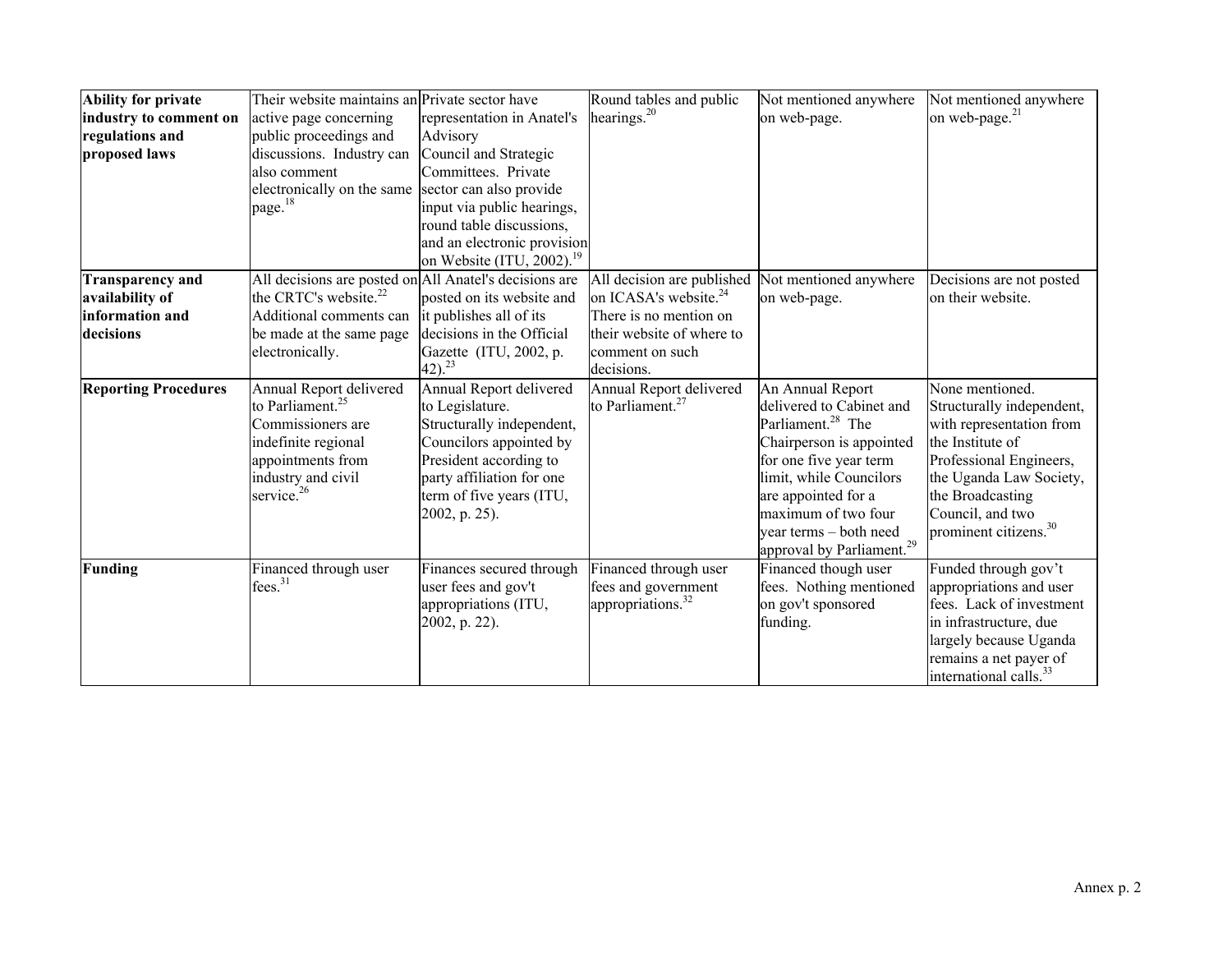| <b>General</b>                | The territorial size of the | Capacity to regulate       | Concerns raised over the    | Recently amended                       | Stipulation that land line      |
|-------------------------------|-----------------------------|----------------------------|-----------------------------|----------------------------------------|---------------------------------|
|                               | country provides many       | hindered by inability to   | ability of the National     | Telecoms Bill to limit                 | operators increase tele-        |
|                               | obstacles, especially for   | hire qualified staff, help | Assembly and the            | foreign ownership to 25                | density by 100,000 lines        |
|                               | rural areas. A subsidy is   | staff adapt to new         | President's Office to       | $\mu$ per cent or under. <sup>36</sup> | within five years $-$ or        |
|                               | therefore in place to ease  | regulations, and the       | override the authority of   | Intends to adopt                       | before 2005 (aimed              |
|                               | the burden placed on        | ability to form good       | the ICASA, and thus         | Reference Paper                        | especially at rural             |
|                               | increased costs in rural    | working relationships      | reduce its institutional    | principles provided a                  | areas). $38$ Licensed           |
|                               | area <sup>34</sup>          | with new competitors       | independence. <sup>35</sup> | proposed telecoms bill                 | operators can therefore         |
|                               |                             | (ITU, 2002, p. 46).        |                             | passes through the                     | charge a 1 per cent             |
|                               |                             |                            |                             | legislature. $37$                      | surcharge for the               |
|                               |                             |                            |                             |                                        | Communications                  |
|                               |                             |                            |                             |                                        | Development Fund. <sup>39</sup> |
| <b>Reference Paper</b>        |                             |                            |                             |                                        |                                 |
| Competitive safeguards        | Yes                         | Yes                        | Yes                         | No                                     | Yes                             |
| Public availability of        | Yes                         | Yes                        | Yes                         | No                                     | <b>Yes</b>                      |
| licensing criteria            |                             |                            |                             |                                        |                                 |
| <b>Independent regulators</b> | Yes                         | Yes                        | Yes                         | No                                     | Yes                             |
| <b>Universal service</b>      | Yes                         | Yes                        | Yes                         | N <sub>0</sub>                         | Yes                             |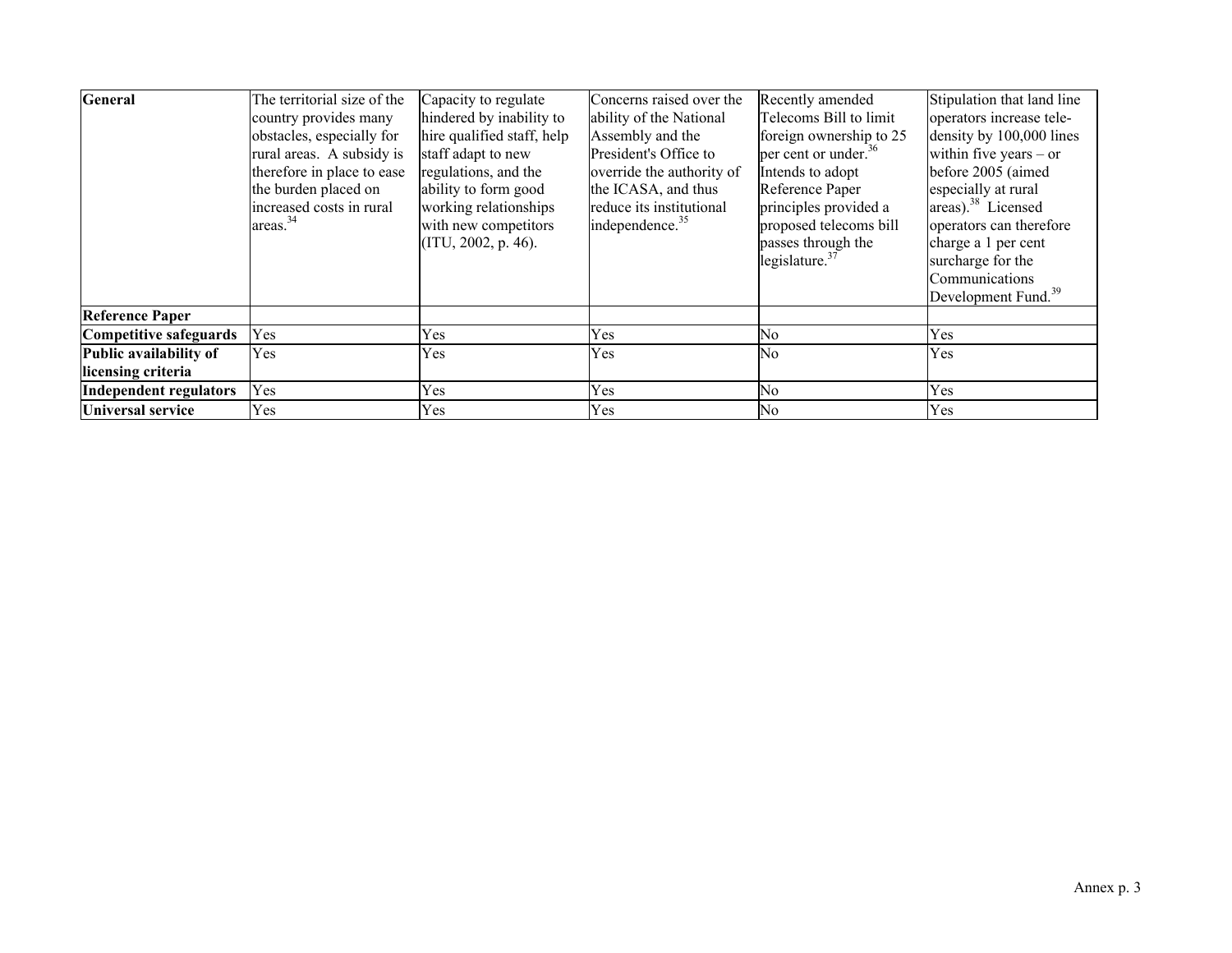# **Part 2 Food Safety**

|                                | <b>CANADA</b>                                     | <b>BRAZIL</b>                   | <b>SOUTH AFRICA</b>                  | <b>THAILAND</b>              | <b>UGANDA</b>                   |
|--------------------------------|---------------------------------------------------|---------------------------------|--------------------------------------|------------------------------|---------------------------------|
| <b>Food safety Regulator</b>   | <b>Canadian Food</b>                              | <b>Ministry of Agriculture,</b> | <b>Directorate: Food</b>             | Thai Food and Drug           | <b>Ministry of Agriculture.</b> |
|                                | <b>Inspection Agency.</b>                         | <b>Cattle and Supplying</b>     | Control. (Under                      | <b>Administration</b> (Thai- | (Divided into three             |
|                                | (CFIA-AIRS, under                                 | (Ministério da                  | Department of Health.) <sup>40</sup> | FDA is under the Ministry    | Directorates: Agriculture,      |
|                                | Department of Agriculture Agricultura, Pecuária e |                                 |                                      | of Public Health.)           | Animal Resources and            |
|                                | and Agri-Food.)                                   | Abastecimento.)                 |                                      |                              | Fisheries.)                     |
| Other government               | The Department of                                 | Secretaria de Defesa            | The Department of                    | Department of Medical        | Ministry of Health;             |
| departments involved in        | Agriculture and Agri-                             | Agropecuária (SDA),             | Trade and Industry;                  | Science;                     | Ministry of Industry;           |
| regulating/promoting           | Food;                                             | and;                            | Department of Foreign                | Ministry of Agriculture      | Ministry of Foreign             |
| food safety                    | Department of Health;                             | <b>Brazilian Sanitary</b>       | Affairs;                             | and Cooperatives;            | Affairs;                        |
|                                | The Department of                                 | Surveillance Agency             | The Department of                    | Ministry of Industry;        | National Agricultural           |
|                                | Industry;                                         | (ANVISA).                       | Agriculture;                         | Ministry of Foreign          | Research Organization;          |
|                                | The Department of                                 |                                 | South African Bureau                 | Affairs:                     | <b>Uganda National</b>          |
|                                | Foreign Affairs and                               | [Other departments may          | of Standards;                        | Ministry of Commerce;        | Bureau of Standards,            |
|                                | International Trade;                              | be involved, but                | <b>Agricultural Research</b>         | Thai Industrial              | and;                            |
|                                | The Standards Council                             | information in English is       | Council, and;                        | Standards Institute,         | Various Local and or            |
|                                | of Canada, and;                                   | not available.]                 | Various Provincial and               | and;                         | Provincial Levels.              |
|                                | Various Provincial                                |                                 | Municipal departments.               | Provincial Public            |                                 |
|                                | departments                                       |                                 |                                      | Health Bureau, and;          |                                 |
|                                |                                                   |                                 |                                      | Various Provincial           |                                 |
|                                |                                                   |                                 |                                      | levels.                      |                                 |
| <b>Enquiry Point</b>           | Standards Council of                              | Secretaria de Defesa            | The Director:                        | Thai Industrial Standards    | Jganda National Bureau          |
|                                | Canada-Ministry of                                | Agropecuária (SDA) -            | <b>International Trade</b>           | Institute - Ministry of      | of Standards                    |
| (all provide a regular         | Industry.                                         | Ministério da Agricultura       |                                      | Industry                     |                                 |
| mail address and a             |                                                   | e da Reforma Agrária            | http://www.nda.agric.za              |                              |                                 |
| phone number. Except           | http://www.scc.ca.                                | Esplanada dos                   | OR                                   | http://www.tisi.go.th        |                                 |
| for Uganda, all list a fax     |                                                   | Ministérios                     | http://www.sabs.co.za. <sup>41</sup> |                              |                                 |
| number and an email            |                                                   |                                 |                                      |                              |                                 |
| address.)                      |                                                   | www.agricultura.gov.br          |                                      |                              |                                 |
|                                |                                                   | <b>OR</b>                       |                                      |                              |                                 |
|                                |                                                   | www.anvisa.gov.br.              |                                      |                              |                                 |
| Services provided by the       | Provides a list of                                | Difficult for English           | Provides a list of                   | Provides a list of           | No information                  |
| <b>Enquiry Point via their</b> | notifications and                                 | speakers to learn about         | notifications and                    | notifications and            | available over the web.         |
| webpage (listed in box         | proposed regulation                               | their services;                 | proposed regulation                  | proposed regulation          |                                 |
| above)                         | $changes - often$                                 | The Brazilian Sanitary          | $changes - often$                    | $changes - often$            |                                 |
|                                | through subscribed                                | Surveillance Agency             | through subscribed                   | through subscribed           |                                 |
|                                | email updates;                                    | (ANVISA) does                   | email updates;                       | email updates;               |                                 |
|                                | Responds to enquiries                             | provide basic                   | Responds to enquiries                | Responds to enquiries        |                                 |
|                                | on Canadian                                       | information on                  | on SA regulations;                   | on Thai SPS                  |                                 |
|                                | regulations;                                      | (pending) food safety           | Disseminates foreign                 | regulations;                 |                                 |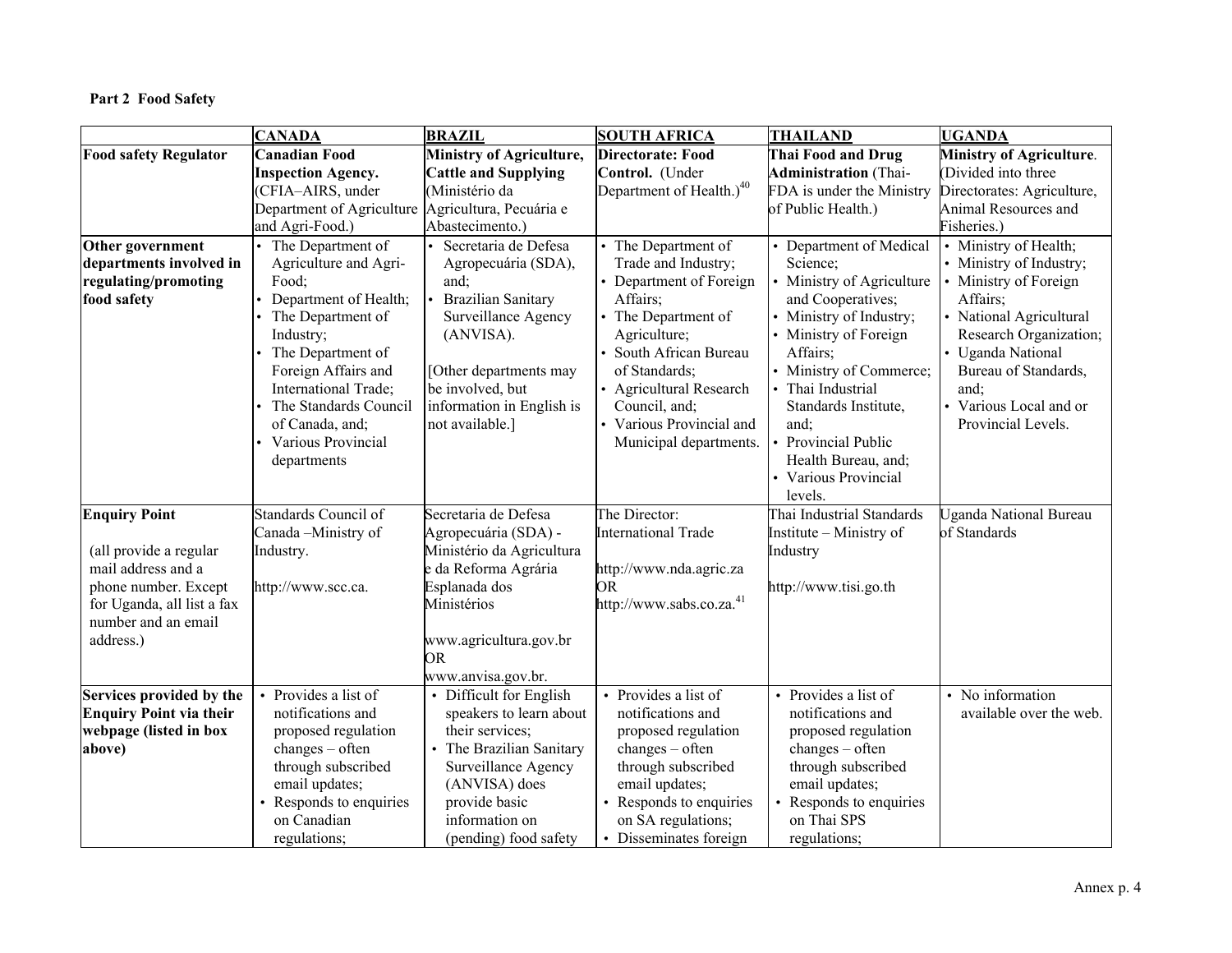|                                                                                                                         | Disseminates foreign<br>notifications for local<br>exporters via a data-<br>base;<br>Solicits feedback on<br>new notifications, and<br>forwards this to foreign<br>enquiry points.                                                                 | regulations and<br>legislation in English.                                                                                                  | notifications for local<br>exporters via a data-<br>base:<br>Solicits feedback on<br>new notifications, and<br>forwards this to foreign<br>enquiry points.                                                                                                                                            | Disseminates foreign<br>notifications for local<br>exporters via a data-<br>base;<br>Solicits feedback on<br>new notifications, and<br>forwards this to<br>interested foreign<br>enquiry points (WTO,<br>$2002a$ ).                                                                                                                                     |                                                                                                                                                                |
|-------------------------------------------------------------------------------------------------------------------------|----------------------------------------------------------------------------------------------------------------------------------------------------------------------------------------------------------------------------------------------------|---------------------------------------------------------------------------------------------------------------------------------------------|-------------------------------------------------------------------------------------------------------------------------------------------------------------------------------------------------------------------------------------------------------------------------------------------------------|---------------------------------------------------------------------------------------------------------------------------------------------------------------------------------------------------------------------------------------------------------------------------------------------------------------------------------------------------------|----------------------------------------------------------------------------------------------------------------------------------------------------------------|
| <b>Ease of application: How</b><br>easy is it to use their<br>web-based enquiry<br>point?                               | Enquiry point is easy to<br>find and fairly user-<br>friendly.                                                                                                                                                                                     | The enquiry point is<br>poorly advertised and<br>difficult to find. Their<br>webpage is also<br>complicated, and not very<br>user friendly. | The enquiry point is<br>poorly advertised and<br>difficult to find. Their<br>webpage is also<br>complicated, and some<br>users may find it difficult<br>to use.                                                                                                                                       | Enquiry point is easy to<br>find and fairly user-<br>friendly.                                                                                                                                                                                                                                                                                          | No information available<br>via the web or email.                                                                                                              |
| <b>Number of websites</b><br>listed in WTO's "Links<br>to members' SPS-related<br>websites." (WTO,<br>2002 <sub>b</sub> | Three                                                                                                                                                                                                                                              | None                                                                                                                                        | None                                                                                                                                                                                                                                                                                                  | Two                                                                                                                                                                                                                                                                                                                                                     | None                                                                                                                                                           |
| Ability for the public to<br>learn what the rules are                                                                   | Food safety concerns,<br>safety measures and<br>regulations published on<br>the CFIA's website. <sup>42</sup><br>Canadian consumers can<br>obtain a fairly extensive<br>understanding of domestic<br>food safety regulations via<br>their website. | Difficult for English<br>speaking people to learn<br>about Brazilian food<br>safety standards.                                              | Food safety concerns,<br>notifications and<br>regulations published on<br>their website, or in their<br>Food for Thought weekly<br>newsletter - also available<br>Online. <sup>43</sup> You can obtain<br>a fair understanding of<br>food safety regulations in<br>South Africa via their<br>website. | Food safety concerns,<br>regulations and safety<br>measures published on<br>their website. <sup>44</sup> Also<br>maintains an awareness<br>program aimed at<br>increasing consumer<br>knowledge about food<br>labels and safety. English<br>speakers can obtain a fair<br>understanding of food<br>safety regulations in<br>Thailand via their website. | Basic info available on<br>website. $45$ It is difficult to<br>learn exactly what food<br>safety regulations look<br>like in Uganda based on<br>their website. |
| Ability for consumers to<br>comment on proposed<br>laws and current<br>regulations                                      | Comments can be made<br>via website, or directly to<br>provincial/regional<br>officers. <sup>46</sup>                                                                                                                                              |                                                                                                                                             | Comments can be made<br>via website, or directly<br>through regional<br>officers. <sup>47</sup>                                                                                                                                                                                                       | A consumer hotline is<br>kept open 24 hours a day,<br>and comments can also<br>be sent via website. <sup>48</sup>                                                                                                                                                                                                                                       | No mention of this on<br>their website. <sup>49</sup>                                                                                                          |
| <b>Ability for private</b><br>industry to comment on<br>regulations                                                     | Producers can comment<br>via website, or through<br>public seminars. <sup>50</sup>                                                                                                                                                                 |                                                                                                                                             | Producers can<br>communicate via gov't-<br>sponsored seminars, or<br>communicate in writing                                                                                                                                                                                                           | Producers can comment<br>on Thai regulations from<br>the Enquiry point. <sup>52</sup>                                                                                                                                                                                                                                                                   | Limited ability to<br>organize awareness<br>seminars. <sup>53</sup>                                                                                            |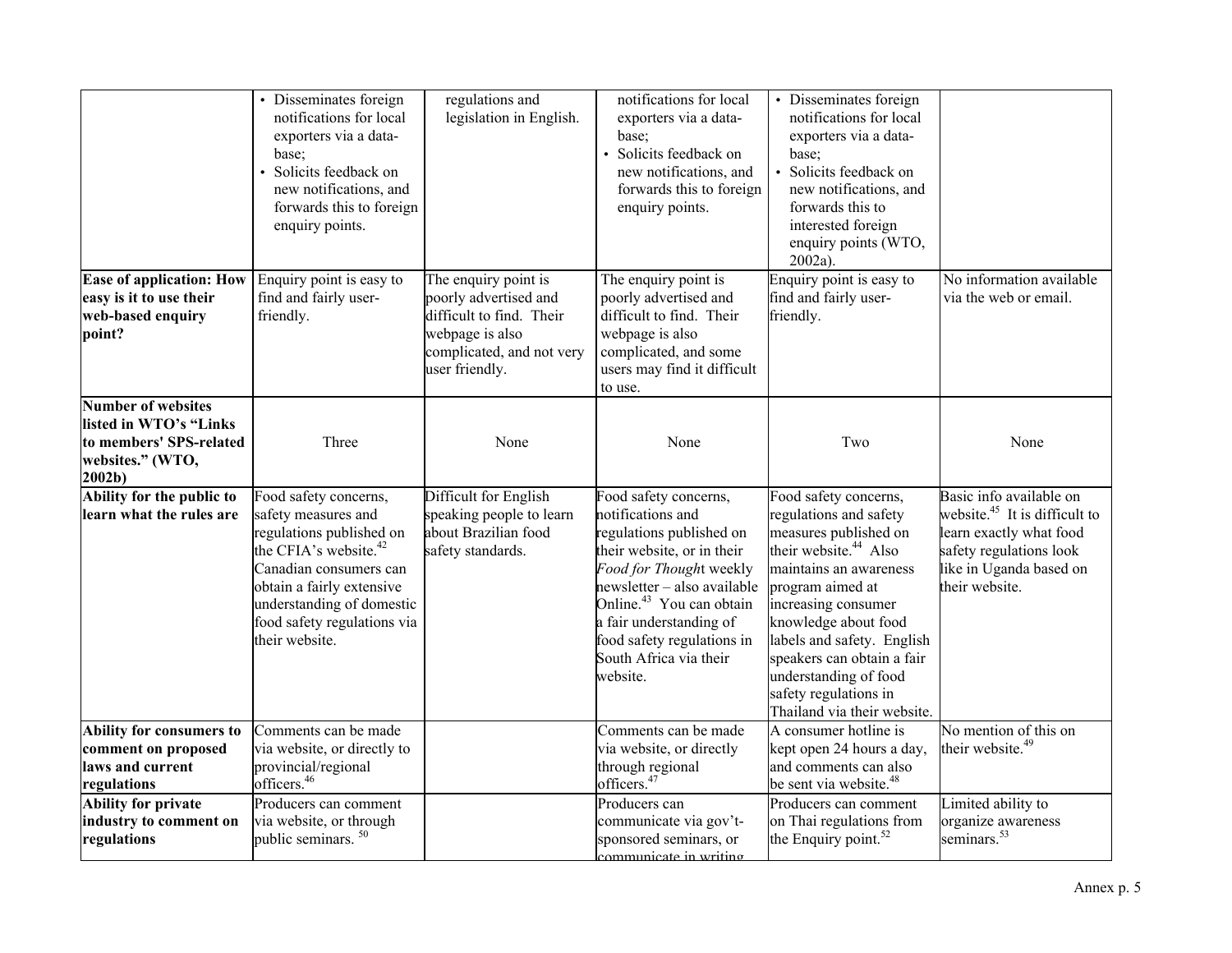| <b>Transparency and</b><br>availability of<br>information and<br>decisions | All decisions and<br>prosecutions published<br>via website. Canadian<br>producers can comment<br>directly from this page. <sup>54</sup>                                                                                                                                                                               |                                                      | communicate in writing<br>on proposed regulations<br>and legislation. $51$ They<br>can also do so through the<br>Enquiry point.<br>No mention of this on<br>their website.                                                                                                                                                                                                                                                                                                                                | None mentioned -<br>although letters are sent<br>to applicants informing<br>them about decisions. <sup>51</sup>                                                                                                                                                                                                                                                                                                                                                                               | No mention of this on<br>their website.                                                                                                                                                                                                                                                                             |
|----------------------------------------------------------------------------|-----------------------------------------------------------------------------------------------------------------------------------------------------------------------------------------------------------------------------------------------------------------------------------------------------------------------|------------------------------------------------------|-----------------------------------------------------------------------------------------------------------------------------------------------------------------------------------------------------------------------------------------------------------------------------------------------------------------------------------------------------------------------------------------------------------------------------------------------------------------------------------------------------------|-----------------------------------------------------------------------------------------------------------------------------------------------------------------------------------------------------------------------------------------------------------------------------------------------------------------------------------------------------------------------------------------------------------------------------------------------------------------------------------------------|---------------------------------------------------------------------------------------------------------------------------------------------------------------------------------------------------------------------------------------------------------------------------------------------------------------------|
| <b>Reporting Procedures</b>                                                | Report to Parliament via<br>the Minister of<br>Agriculture and Agri-<br>Food. <sup>56</sup>                                                                                                                                                                                                                           | Report to Parliament via<br>Ministry of Agriculture. | Report to Parliament via<br>Minister of Health.                                                                                                                                                                                                                                                                                                                                                                                                                                                           | Report to Parliament via<br>Ministry of Public Health.                                                                                                                                                                                                                                                                                                                                                                                                                                        | Report to Parliament via<br>Minister of Agriculture.                                                                                                                                                                                                                                                                |
| Funding                                                                    | Funded from licensing<br>fees, certifications and<br>inspection fees. <sup>57</sup>                                                                                                                                                                                                                                   |                                                      | No mention of this on<br>their website.                                                                                                                                                                                                                                                                                                                                                                                                                                                                   | No mention of this on<br>their website.                                                                                                                                                                                                                                                                                                                                                                                                                                                       | No mention of this on<br>their website.                                                                                                                                                                                                                                                                             |
| General                                                                    | Successful food-safety<br>regulation is dependent on<br>close working<br>relationships between<br>Federal, Provincial and<br>municipal regulators. <sup>58</sup><br>Communication between<br>various levels of gov't,<br>and various departments<br>within the CFIA continues<br>to remain problematic. <sup>59</sup> |                                                      | Ability to regulate<br>thwarted by the absence of llaws, and improving an<br>one overriding food<br>control authority, a<br>manpower shortage at<br>border posts, and the<br>ability to regulate street<br>vendors. <sup>60</sup> Limited<br>awareness of food safety<br>regulations ensures that<br>they continue to pose<br>serious regulatory<br>problems. $\overline{6}$ <sup>1</sup> The<br>Directorate: Food Control<br>is proposing tougher laws,<br>but the infrastructure<br>remains inadequate. | <b>Updating food safety</b><br>understanding of the SPS<br>Agreement (both at the<br>technical and policy level)<br>remains difficult. <sup>62</sup><br>Difficult for provincial<br>and national regulatory<br>agencies to co-ordinate<br>policies. <sup>63</sup> Developing<br>adequate inspection,<br>sampling and<br>investigative procedures<br>remains difficult because<br>of a shortage of expertise<br>in analytical laboratory<br>techniques and quality<br>assurance. <sup>64</sup> | Limited awareness of SPS<br>agreement, coupled with<br>limited ability to organize<br>awareness seminars, and<br>attend international<br>conferences. <sup>65</sup> Limited<br>number of technical<br>personnel along with an<br>absence of physical<br>regulations, despite the<br>presence of laws. <sup>66</sup> |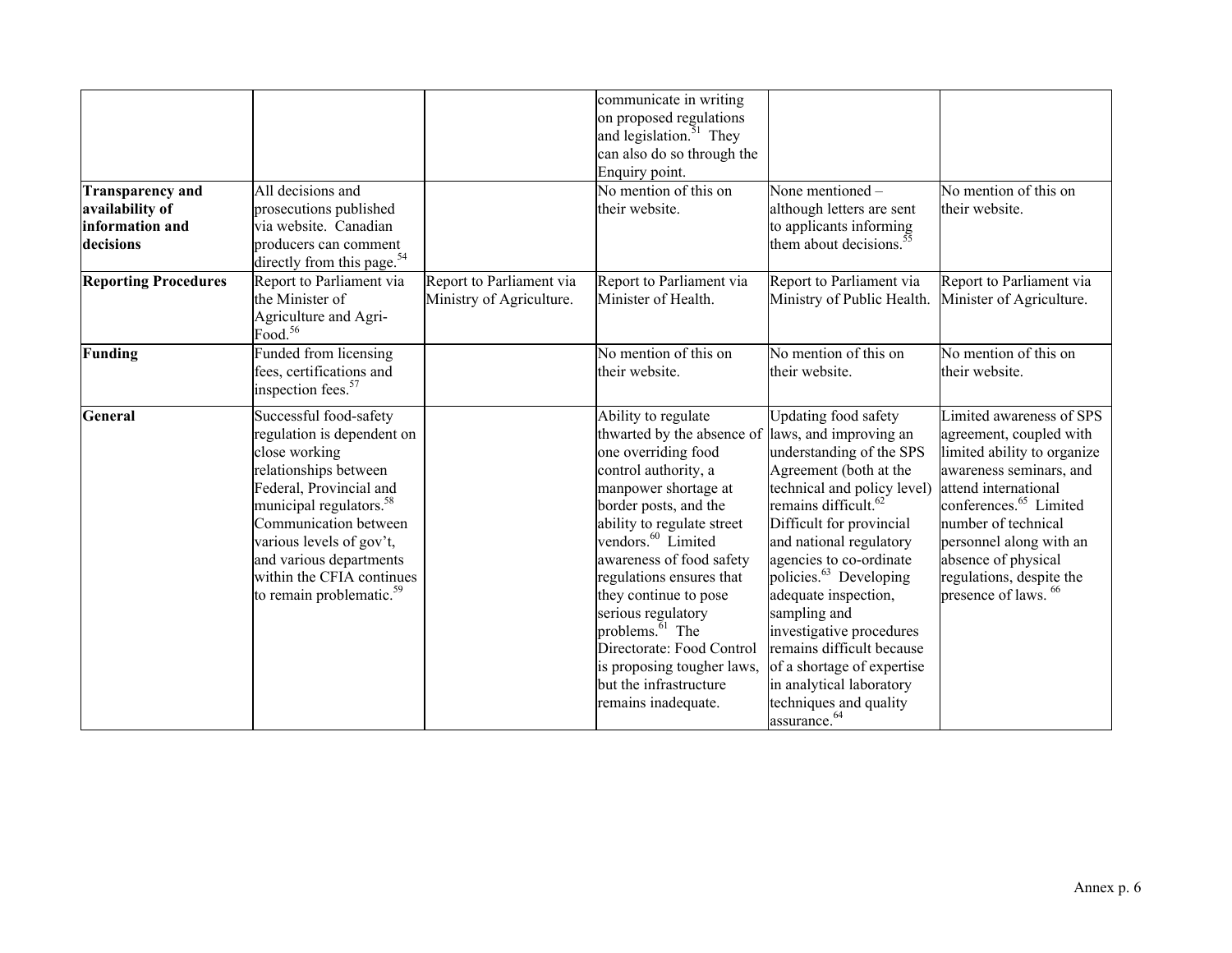#### **References**

ITU, (2002) 'Effective Regulation Case Study: Brazil 2001,' (International Telecommunications Union), <http://www.itu.int/itudoc/itu-d/publicat/74954.pdf> accessed 27 May 2002

WTO, (2002a) 'Case Studies – Enquiry Points / National Notification Authorities (Presentation Made by Thailand at the Special Meeting of the SPS Committee on Transparency Provisions Held on 9 November 1999),' Committee on Sanitary and Phytosanitary Measures, World Trade Organization: G/SPS/GEN/155, 15 December 1999.

WTO, (2002b) 'Links to Members' SPS-Related Websites,' (Committee on Sanitary and Phytosanitary Measures, World Trade Organization), http://www.wto.org/english/tratop\_e/sps\_e/spslinks\_e.htm accessed March 16, 2003

#### **Notes**

l

1 All figures obtained from the World Bank, "Data By Country," available from: http://www.worldbank.org/data/countrydata/countrydata.html (November 2002). Unless specified all figures are from 2000 and in US Dollars.

2 See Asia Telecommunications Newsletter, "Update on Telecommunications Reform," http://www.tiaonline.org/policy/regional/asia/atn/archive.cfm?ID=99> (27 May 2002). The telecommunications Bill, drafted to abolish the state monopoly, passed the House of Representatives in August 2000. Since then progress has been slow however, creating uncertainties on how new telecom services may be licensed, and how to allocate telecom applications. The matter is complicated further by a recent amendment to the Bill that stipulates no more than 25 per cent of foreign investment in telecom investments in Thailand.

3 See ITU, The Internet in An African LDC: Uganda Case Study, (January 2001), available from <http://www.itu.int/ITU-D/ict/cs/ugana/material/uganda.pdf>. (Last viewed in July 2002). See p. 4.

4 See their website at: <http://www.crtc.gc.ca/>.

5 International Telecommunications Union, Effective Regulation Case Study: Brazil 2001, available from <http://www.itu.int/itudoc/itu-d/publicat/74954.pdf> Assessed on 27th May 2002. In particular, see p. 31. The website is available from: <http://www.anatel.gov.br>.

6 Much of the info for Brazil comes from a study conducted by the International Telecommunications Union. See ITU, 2002.

7 The Website can be accessed at: <http://www.icasa.org.za> (last viewed in July 2002). All information is placed in the publications section. ICASA's Library and Information Services, provided under the publications section, is also a valuable tool for the public to understand recent trends regulatory trends in telecommunications and broadcasting.

8 See the Government Gazette at: <http://www.icasa.org.za/?FromHome=1&Cmd=SiteMap&ContentID=235> (last accessed in August 2002).

9 Post and Telegraph website is available from: <http://www.ptd.go.th/>

10 With less than 80 per cent of the population having immediate access to telephones, and even less having access to the internet, it is not surprising that the UCC does not aim to adequately broadcast this information to the public via the internet. Although their website has no mention of print publications either. The Ministry of Works, Housing and Communications can be at: <http://www.miniworks.go.ug>. (Last accessed July 2002.)

11 <http://www.crtc.gc.ca/eng/BACKGRND/Brochures/B49903.htm>.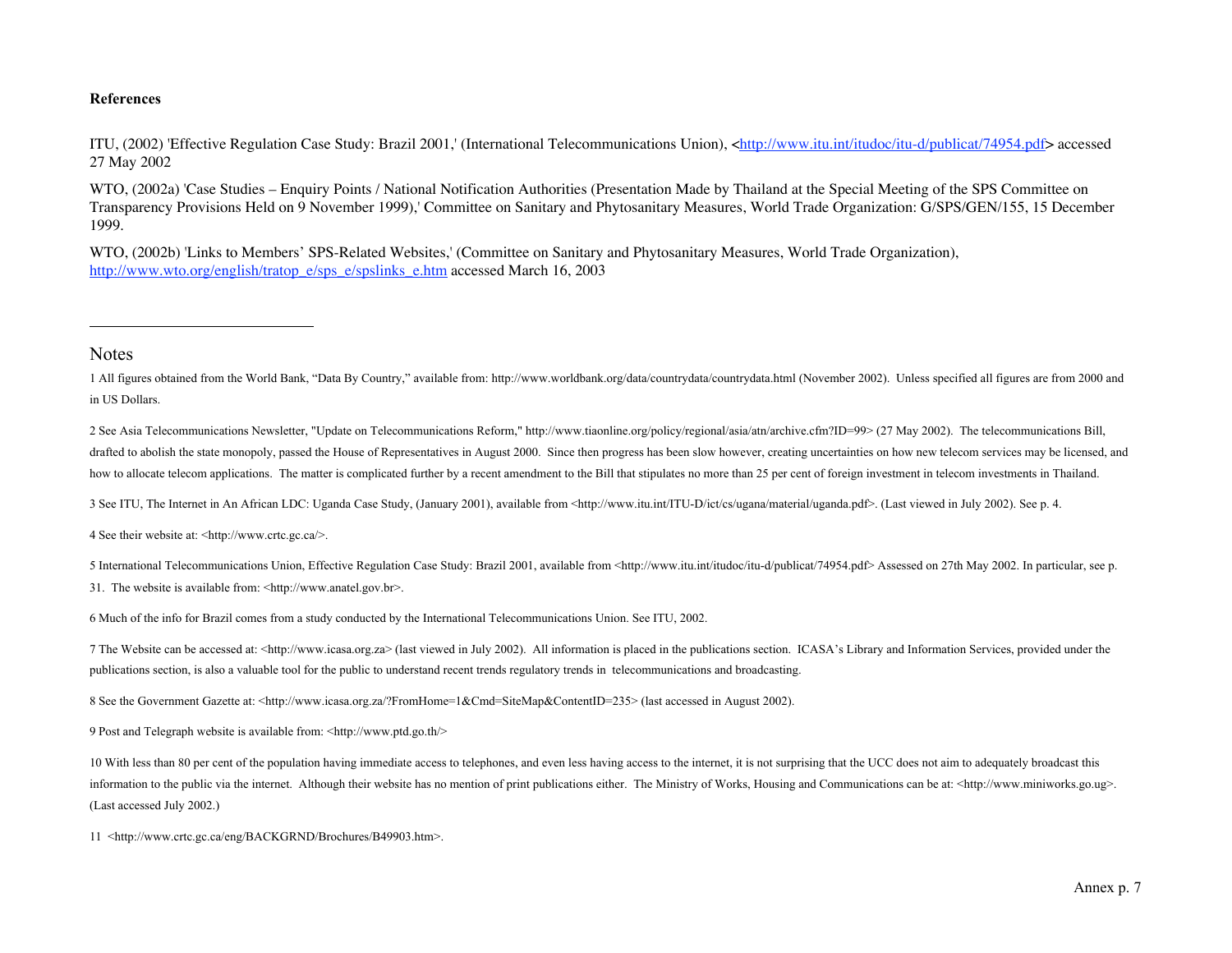12 <http://www.crtc.gc.ca/eng/consumer\_t.htm> (last accessed in September 2002).

13 See their website at: <http://www.Anatel.gov.br>.

14 See: <http://www.icasa.org.za/?FromHome=1&Cmd=ViewContent&ContentID=170> (last accessed in August 2002).

15 See ICASA's website: <http://www.icasa.org.za/?FromHome=1&Cmd=SiteMap&ContentID=235> (last accessed in September 2002).

16 See: <http://www.ptd.go.th/ptdmain\_eng.htm> (last accessed in August 2002).

17 See UCC,<http://www.ucc.co.ug/contact.htm> (last accessed in August 2002).

18 See their website at: <http://www.crtc.gc.ca/eng/publicpro.htm> (last accessed in August 2002).

19 Also see their website: <http://www.anatel.gov.br/telefonia\_fixa/default.asp?CodArea=468&CodPrinc=1> (last access in August 2002).

20 See their website: <http://www.icasa.org.za/Contents/Resources/Whats%20New/INVITE%20to%20discussion%20paper.DOC> (last accessed in August 2002). This particular example is for sport broadcasting, but others would be planned for the future on different topics.

21 The UCC is planning to get increased feedback from civil society organization and business groups. See their UCC Corporate Plan 2000-2002, <http://www.ucc.co.ug/bplan2.html> (last accessed in August 2002).

22 See: <http://www.crtc.gc.ca/eng/dno.htm#Decisions> (last accessed in August 2002).

23 Also see their website: <http://www.anatel.gov.br/telefonia\_fixa/default.asp?CodArea=468&CodPrinc=1> (last access in August 2002).

24 See: <http://www.icasa.org.za/?FromHome=1&Cmd=ViewContent&ContentID=180> (last accessed in August 2002).

25 See <http://www.crtc.gc.ca/ENG/BACKGRND/Dpr2001/dpr2001.htm> for the CRTC's report to the Minister for the 2001.

26 See: <http://www.crtc.gc.ca/ENG/INFO\_SHT/G2.HTM> (last accessed in August 2001).

27 See <http://www.icasa.org.za/?FromHome=1&Cmd=SiteMap&ContentID=235> for their 2001 Annual Report (accessed in August 2002).

28 See the NTC's website: <http://www.ptd.go.th/Ntc.html> (last accessed in August 2002).

29 See ICASA: Structure and Responsibilities, available from their website: <http://www.icasa.org.za/?FromHome=1&Cmd=SiteMap&ContentID=235> (last accessed in September 2002).

30 See their website for more details, <http://www.ucc.co.ug/organisation.htm> (last accessed in August 2002).

31 For a description on how user fees are obtained, consult their annual reports to parliament. The 2001 report can be viewed at:

http://www.crtc.gc.ca/ENG/BACKGRND/Dpr2001/dpr2001.htm#Section%20II:%20CRTC%20Strategic%20Context. For telecommunications, one can also consult Lemay – Yates and Associates Inc.,

Monitoring the Telecommunications Industry: Background Report, May 2001, available from: <http://www.crtc.gc.ca/PartVII/Eng/8623/Reports/ Toc515771348> 2nd version, ( last viewed on 20 July 2002).

32 See ICASA, Annual Report: 1 June 2000 – 31 March 2001, Available from: <http://www.icasa.org.za/Contents/Resources/Events&%20Publications/ICASA%20AR%202001.pdf> (Last Accessed in August 2002). See pg  $27 - 37$  for their financial details for  $200 - 2001$ .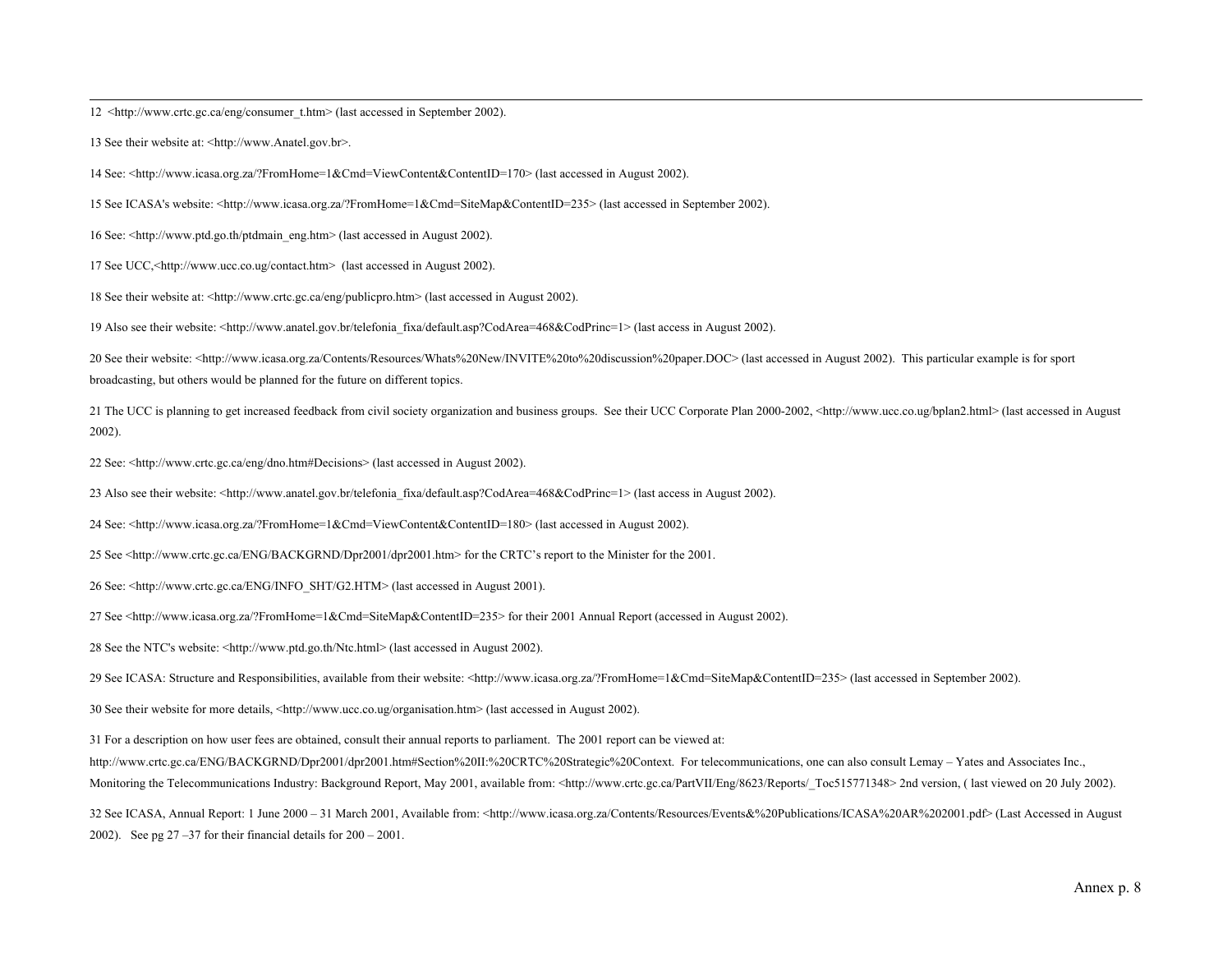33 See ITU, The Internet in An African LDC: Uganda Case Study, (January 2001), available from <http://www.itu.int/ITU-D/ict/cs/ugana/material/uganda.pdf>. (Last viewed in July 2002). See p. 13. The lack of international income from telecommunications hampers telecommunication development in Uganda as it reduces the overall amount of investment available for infrastructure upgrades throughout the country. When compared to Kenya, Uganda receives less then half of the settlement rate for an international phone call - Kenya receives 55 cents from each minute, while Uganda receives only 25 cents. See p. 14.

34 See the CFIA, Performance Report: 2000 - 2001, March 2001, available from: <http://www.crtc.gc.ca/ENG/BACKGRND/Dpr2001/dpr2001.htm> accessed in July 2002.

35 Media Monitoring Project, Independence, ICASA and the Telecommunications Bill, 26 September 2001, available from: <http://www.sn.apc.org/mmp/updates/2001/26-9-2001.0.htm> (27th May2002).

36 See Asia Telecommunications Newsletter, "Private Sector Telecommunications Executives Oppose New Telecommunications Bill," 6 Nov. 2001, available from: <http://www.tiaonline.org/policy/regional/asia/atn/atn.cfm?ID=100> (27 May 2002).

37 See the WTO, Highlights of the Basic Telecommunication Commitments and Exemptions, available from <http://www.wto.org/english/tratop\_e/serv\_e/telecom\_e/telecom\_highlights\_commit\_exempt\_e.htm#country> (last accessed in August 2002).

38 See the ITU, The Internet in An African LDC: Uganda Case Study, (January 2001), available from <http://www.itu.int/ITU-D/ict/cs/ugana/material/uganda.pdf>. (Last viewed in July 2002). See p. 8-9. 30,000 subscriber lines, and a further 3,000 pay phones must be within rural (designated) areas.

39 See ITU, The Internet in An African LDC: Uganda Case Study available from <http://www.itu.int/ITU-D/ict/cs/ugana/material/uganda.pdf>. (Last viewed in July 2002). See p. 4. The one per cent levy has to date not been collected, but is nonetheless designed to fund the Communications Development Fund, which aims to connect rural areas. It is believed the UCC will begin using this strategy in the near future though.

40 Their website is available at: http://196.36.153.56/doh/department/index.html (last accessed in August 2002).

41: <http://www.sabs.co.za>. see the Commercial section.

42 <http://www.inspection.gc.ca/>.

43 Food for thought is available Online: <http://196.36.153.56/doh/department/index.html>.

44 See Thai FDA, <http://www2.fda.moph.go.th/exporters/lawlink.asp?producted=3&lawnm=FOOD&arg\_language=e&historylink=/law&v\_call=#ch3> (last accessed in July 2002).

45 As few Ugandans have access to the internet, it may be that the Ministry of Agriculture broadcasts this information in other traditional ways, which are not mentioned on their website.

46 See their website at: http://www.inspection.gc.ca/english/tools/feedback/commene.shtml (last accessed in August 2002).

47 See their website at: http://196.36.153.56/doh/department/index.html.

48 See their website at: http://www.fda.moph.go.th/fda-net/html/product/other/kbs3/homepage1.htm#Central%20Officers (last accessed in August 2002).

49 Their website, available at: < http://www.agriculture.go.ug>, has no mention of a newsletter, journal or webpage listing any food safety concerns for consumers and manufacturers. The only evidence of this is found through a consumer awareness program. See Ministry of Agriculture, Achievements, http://www.agriculture.go.ug/achievements.htm (last accessed in July 2002).

50 See their website at: http://www.inspection.gc.ca/english/tools/feedback/commene.shtml (last accessed in August 2002).

51 See their website at: http://www.inspection.gc.ca/english/tools/feedback/commene.shtml (last accessed in August 2002).